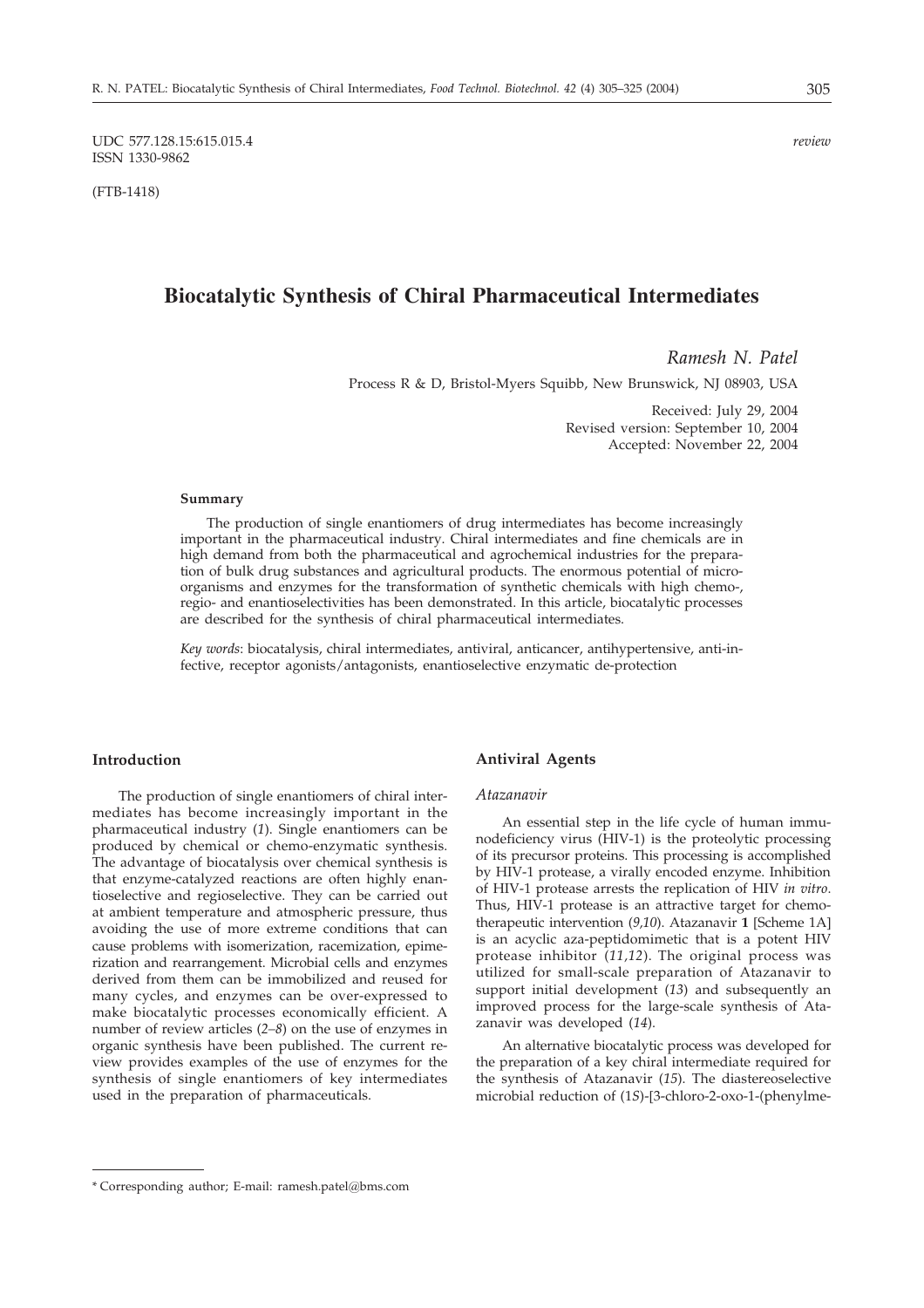

**Scheme 1.** Synthesis of chiral intermediates for antiviral agent **1**: (A) Enantioselective enzymatic reduction of (1*S*)3-chloro-2-oxo- -1(phenylmethyl)propyl]carbamic acid 1,1-dimethyl-ethyl ester 2 to the corresponding (15,2R) 3 by *Rhodococcus erythropolis* SC 13845. (B) Synthesis of chiral intermediates for antiviral agent **1**: enzymatic reductive amination of keto acid **4** to (*S*)-t-leucine **5** by leucine dehydrogenase

Boc – t-butylcarbonyl group

thyl)propyl]carbamic acid, 1,1-dimethyl-ethyl ester (*S*)-2 to homochiral chlorohydrin (1*S*,2*R*)-[3-chloro-2-oxo-1--(phenylmethyl)propyl]carbamic acid, 1,1-dimethyl-ethyl ester (1*S*,2*R*)-3, has been demonstrated [Scheme 1B]. Among microbial cultures evaluated, *Rhodococcus, Brevibacterium* and *Hansenula* strains reduced (*S*)-**2** to (1*S*,2*R*)-**3**. Three strains of *Rhodococcus* gave >90 % yield with a diastereomeric purity of >98 % and enantiomeric excess (e.e.) of 99.4 %. *Rhodococcus erythropolis* SC 13845 and *Rhodococcus* sp. 16002 were grown in a 25-L fermentor for 48 h. The cells were collected and suspended in 70 mM potassium phosphate buffer (pH=7.0), and the resulting cell-suspensions were used to carry out the two- -stage process for biotransformation of (*S*)-**2**. A reaction yield of >92 %, diastereomeric purities of >98 % and enantiomeric excesses of 99.3–99.4 % for alcohol (1*S*,2*R*)-**3** were obtained. An efficient single-stage fermentation- -biotransformation process was developed for the reduction of ketone (*S*)-**2** with cells of *Rhodococcus erythropolis* SC 13845. A reaction yield of 95 %, diastereomeric purity of 98.2 % and enantiomeric excess of 99.4 % for (1*S*,2*R*)-**3** were obtained.

Synthesis of Atazanavir also required the (*S*)-tertiary leucine 5 [Scheme 1C]. An enzymatic process was developed for the synthesis **5**. Enzymatic reductive amination of keto acid **4** to amino acid **5** by leucine dehydrogenase from *Thermoactinimyces intermedius* has been demonstrated. Leucine dehydrogenase from *T. interme-* *dius* was cloned and over-expressed in *Escherichia coli*. The reaction required ammonia and NADH as a cofactor. NAD produced during the reaction was regenerated back to NADH using formate dehydrogenase from *Pichia pastoris*. Formate dehydrogenase from *P. pastoris* was also cloned and over-expressed in *Escherichia coli*. A reaction yield of >95 % and enantiomeric excess of >99.5 % were obtained for **5** at 100 g/L of substrate input (R. Hanson, S. Goldberg, R. Patel, unpublished results).

### *BMS-186318*

Barrish *et al.* (*16*) reported the discovery of a new class of selective HIV protease inhibitors that incorporate a C-2 symmetric aminodiol core as a key structural feature. Members of this class, particularly compound **6** [Scheme 2], display potent anti-HIV activity in cell culture. The diastereoselective microbial reduction of (1*S*)- -[3-chloro-2-oxo-1-(phenylmethyl)-propyl]carbamic acid, 1,1-dimethyl-ethyl ester (*S*)-**2** to (1*S*,2*S*)-3-chloro-2-hydroxy-1-(phenylmethyl)propyl]carbamic acid, 1,1-dimethyl-ethyl ester (1*S*,2*S*)-**7,** a key intermediate in the total chemical synthesis of BMS-186318**,** has been demonstrated (*17*). Among 100 microorganisms screened for the reduction, the two best cultures, *Streptomyces nodosus* SC 13149 and *Mortierella ramanniana* SC 13850, were used to convert (*S*)-**2** to (1*S*,2*S*)-**7** in 60-65 % reaction yields, 99.9 % e.e.'s and >99 % diastereomeric purities. An efficient single-stage fermentation-biotransformation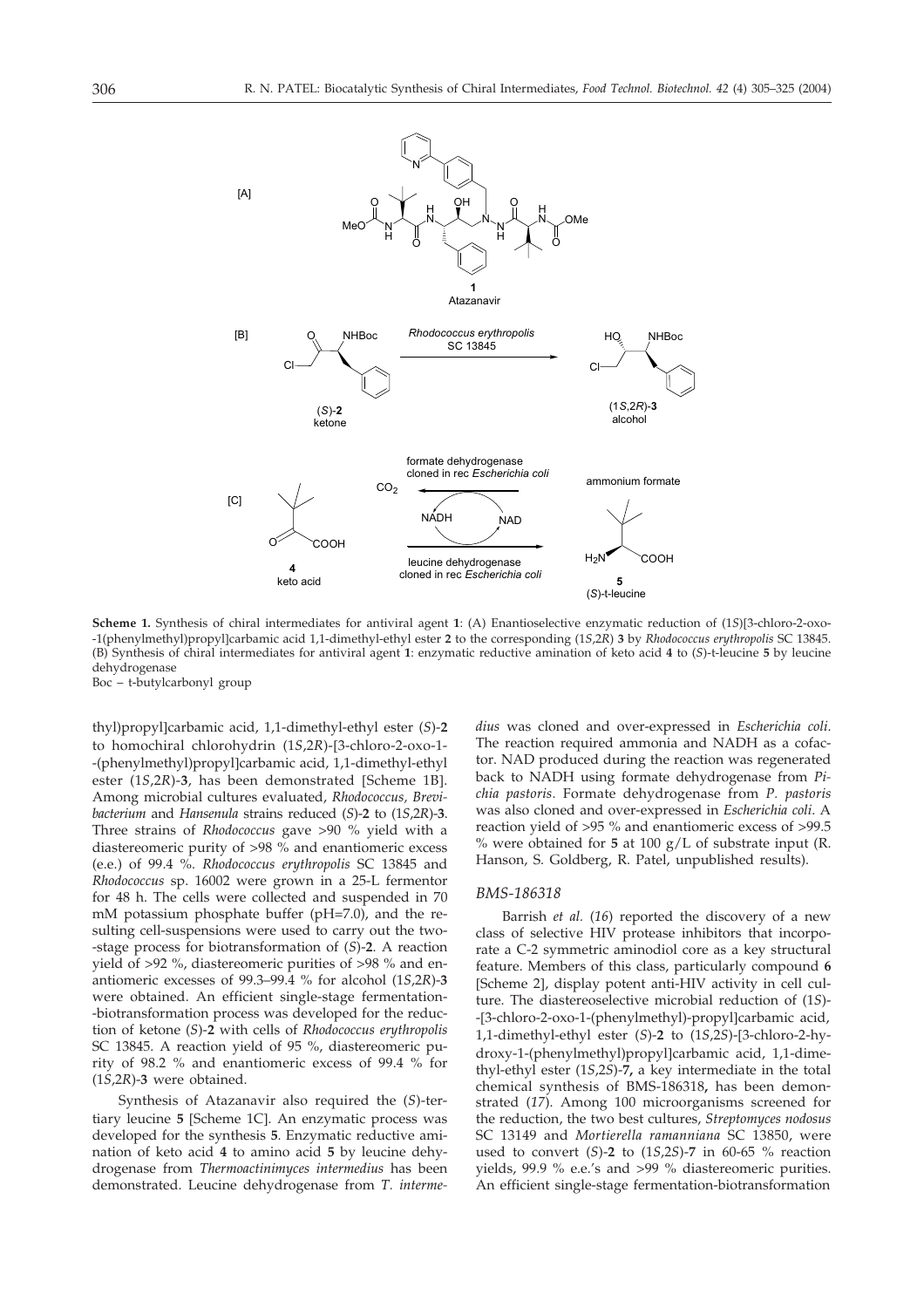

**Scheme 2.** Synthesis of chiral intermediates for HIV-protease inhibitor **6**: enantioselective enzymatic reduction of (1*S*)-3-chloro- -2-oxo-1(phenylmethyl)propyl]carbamic acid, 1,1-dimethyl-ethyl ester 2 to the corresponding (15,25) 7 by *Streptomyces nodosus* SC 13149

Boc – t-butylcarbonyl group

process was developed using cells of *S. nodosus* SC 13149. A reaction yield of 80 %, a diastereomeric purity of >99 % and an e.e. of 99.8 % were obtained for (1*S*, 2*S*)-**7** at 10 g/L of substrate input.

## *Indinavir*

*Cis*-(1*S*,2*R*)-indandiol **9** or *trans*-(1*R*,2*R*)-indandiol **9** [Scheme 3A] are both potential precursors to *cis*-(1*S*, 2*R*)-1-aminoindan-2-ol **12**, a key chiral synthon for Cri-

xivan (Indinavir) **13** [Scheme 3B], an HIV protease inhibitor. Enrichment and isolation of microbial cultures yielded two strains, *Rhodococcus* sp. B 264-1 (MB 5655) and I-24 (MA 7205), capable of biotransforming indene **8** to *cis*-(1*S*,2*R*)-indandiol and *trans*-(1*R*,2*R*)-indandiol respectively (*18*). Isolate MB 5655 was found to have a toluene dioxygenase, while isolate MA 7205 was found to harbor both toluene and naphthalene dioxygenases as well as a naphthalene monooxygenase that catalyzes the



**Scheme 3.** Synthesis of chiral intermediates for Crixivan **13**: (A) Microbial oxygenation of indene **8** to *cis-*indandiol **9** and *trans-* -indandiol **9**. (C) Resolution of racemic indene oxide **14** to (1*S*,2*R*)-indene oxide **14** by epoxide hydrolase from *Diplodia gossipina*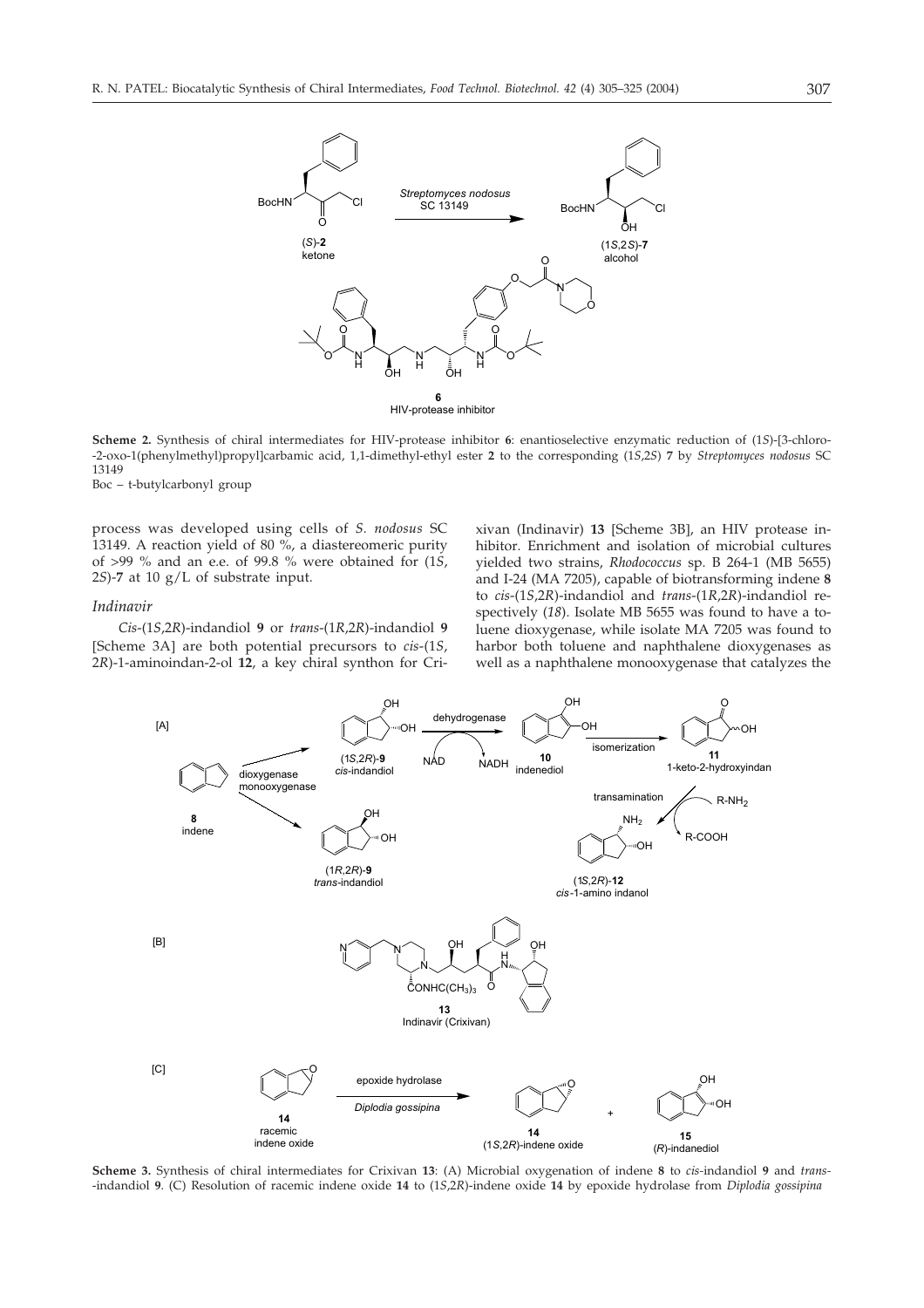above biotransformation. When scaled up in a 14-L fermentor, MB5655 produced up to 2.0 g/L of *cis*-(1*S*,2*R*)- -indandiol **9** with e.e. >99 %. *Rhodococcus* sp. MA 7205 cultivated under similar conditions produced up to 1.4 g/L of *trans*-(1*R*,2*R*)-indandiol **9** with e.e. >98 %. Process development studies yielded titers of greater than 4.0 g/L of *trans*-(1*R*,2*R*)-indandiol **9** (*19*). A metabolic engineering approach (*20*) and a directed evolution technique (*21*) were evaluated to avoid side reactions, block degradative pathways and enhance the key reaction to convert indene to *cis*-amino indanol or *cis*-indandiol.

Multi-parameter flow cytometry was employed for the measurement of indene toxicity to the strain. Concentrations of indene up to 0.25  $g/L$  (0.037 g (indene)/g (dry cell)) in batch bioconversions did not influence cell physiology. Using this information, a single-phase indene fed-batch bioconversion was carried out. Cytoplasmic membrane integrity and membrane polarization of a large number of cells were measured during bioconversions and compared to a control in order to assess any toxic effects of indene feeding. Indene supply at a rate of 0.1 g  $L^{-1}h^{-1}$  was feasible without any deleterious effects. *Cis*-(1*S*,2*R*)-indandiol **9** production rates were enhanced from 20 up to 200 mg  $L^{-1}h^{-1}$ , in a silicone oil two-liquid-phase system, by a combination of suitable indene feeding rates in the stationary phase and operating with a high biomass concentration (*22*).

In an alternate process, an epoxide hydrolase from *Diplodia gossipina* was used for the resolution of racemic indene oxide 14 [Scheme 3C]. The desired enantiomer (1*S*,2*R*)-indene oxide **14**, a chiral intermediate for Crixivan, was obtained in 14 % yield and >99.9 % e.e.

#### *Lobucavir*

Lobucavir 20 [Scheme 4] is a cyclobutyl guanine nucleoside analog that is potentially useful as an antiviral agent for the treatment of herpes virus and hepatitis B (*23*). The lobucavir pro-drug L-valine 1*S*,2*R*,3*R*)-3-(2- -amino-1,6-dihydro-6-oxo-9H-purin-9-yl)-2-(hydroxymethyl)cyclobutyl-methyl ester monohydrochloride **22,** in which one of the two hydroxyls is coupled to valine, has also been considered for development. Regioselective aminoacylation was difficult to achieve by chemical procedures but appeared to be suitable for an enzymatic approach (*24*). Synthesis of the lobucavir pro-drug **22** required regioselective coupling of one of the two hydroxyl groups of lobucavir with valine. Enzymatic processes were developed for the aminoacylation of either hydroxyl group of lobucavir (*24*). The selective hydrolysis of N,N'-bis[(phenylmethoxy)carbonyl]bis[L-valine], O,O'-(1*S*,2*R*,3*R*)-3-(2-amino-6-oxo-1H-purin-9-yl)cyclobutan-1,2-diyl]methyl ester 16 [Scheme 4] was accomplished with lipase M (Amano Enzyme Company) to yield **18** in 83 % yield. When bis[valine],O,O'-[(1*S,*2*R,* 3*R*)-3-(2-amino-6-oxo-1H-purin-9-yl)cyclobutan-1,2-diyl methyl ester **17** dihydrochloride was hydrolysed with lipase from *Candida cylindraceae*, **19** was obtained in 87 % yield. Compound **21**, the final intermediate for the lobucavir pro-drug **22,** could be obtained by transesterification of lobucavir using ChiroCLECTM BL from Altus Company (61 % yield) or more selectively by using the lipase from *Pseudomonas cepacia* immobilized on Accurell polypropylene (84 % yield).



**Scheme 4.** Synthesis of chiral intermediates for the lobucavir pro-drug **22**: (A) Regioselective enzymatic hydrolysis of **16** and **17**. (B) Regioselective enzymatic aminoacylation of lobucavir **20** Cbz – carbobenzyloxy group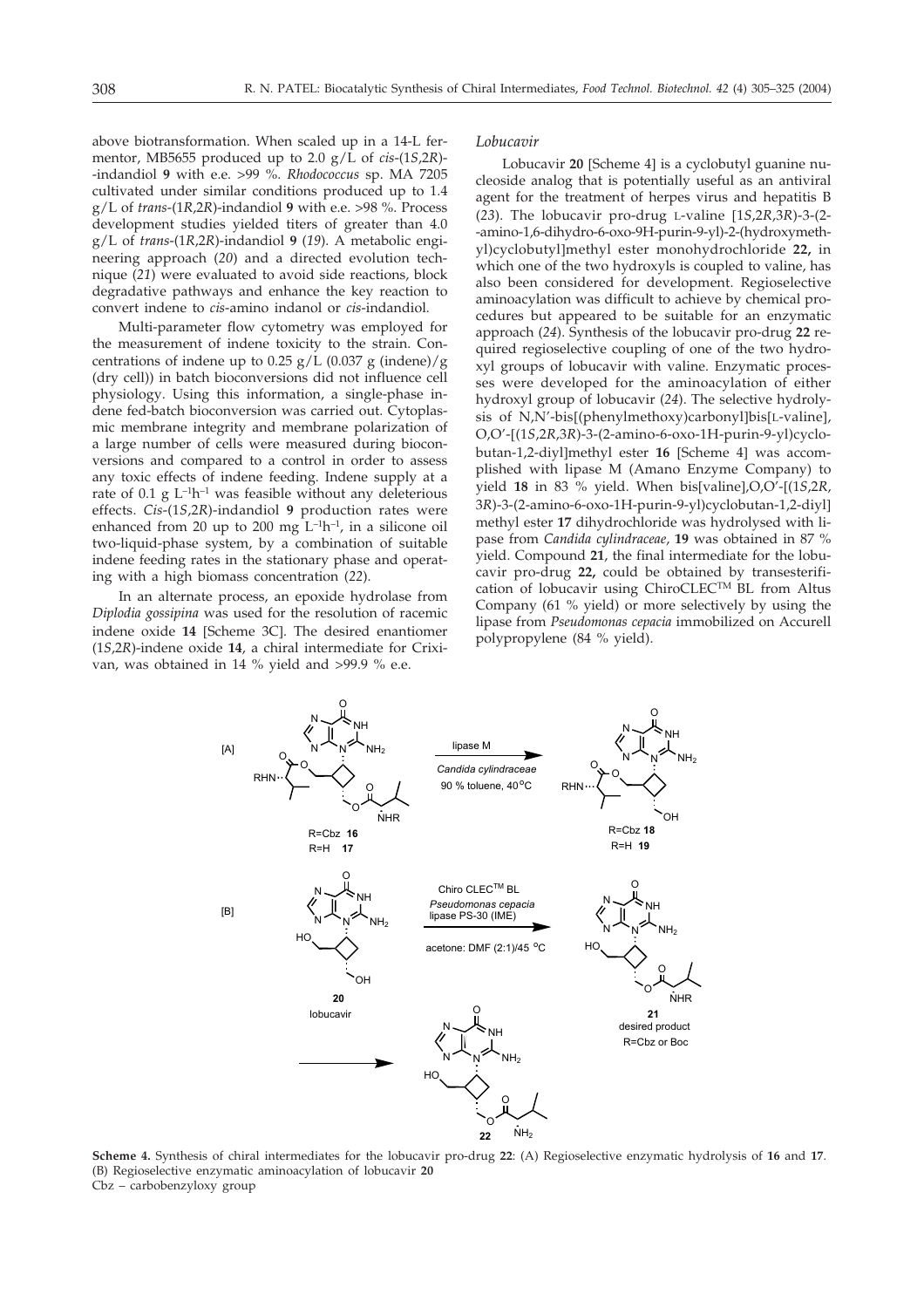

**Scheme 5.** Synthesis of chiral intermediates ribavirin pro-drug **24**: regioselective enzymatic acylation of ribavirin **23** with oxome ester of L-carbobenzyloxy(cbz)-alanine **25** to give desired product **26** using Novozym 435

## *Ribavirin pro-drug*

Ribavirin 23 [Scheme 5] is an antiviral agent used in combination with  $\alpha$ -2 $\beta$  interferon to treat hepatitis C (*25–27*). Although this therapy is effective against hepatitis C virus, it has several side effects (*28,29*). To improve the pharmacokinetics profile and reduce side effects, ribavirin pro-drug was considered for development. In a series of preclinical evaluations, the alanine ester of ribavirin **24** [Scheme 5] showed improved bioavalibility and reduced side effects. The synthesis of **24** required the acylation of unprotected ribavirin. Chemical acylation gave a mixture of mono-, di- and triacylated products. An enzymatic process was developed for the regioselective acylation of ribavirin **23** with oxome ester of L-carbobenzyloxy(cbz)-alanine **25** to give the desired **26** using Novozym 435 (*Candida antarctica* lipase B). The chemical de-protection of **26** gave **24**. In a preparative- -scale process, the coupling of **27** with acetone oxime in the presence of di-*t*-butyl dicarbonate in THF was carried out giving **25** in greater than 96 % yield. At the end of the reaction, the reaction mixture was diluted three- -fold with THF and ribavirin was added and the acylation was initiated by the addition of lipase. Following 24-h reaction at 60 °C, the product **26** was isolated in 85 % yield (*30*).

### **Anti-Infective Drugs**

### *Microbial hydroxylation of pleuromutilin or mutilin*

Pleuromutilin 28 [Scheme 6] is an antibiotic from *Pleurotus* or *Clitopilus* basidiomycete strains that kills mainly gram-positive bacteria and mycoplasms. A more active semi-synthetic analogue, tiamulin, has been developed for the treatment of infections of animals and poultry and has been shown to bind to prokaryotic ribosomes and inhibit protein synthesis (*31*). Metabolism of pleuromutilin derivatives results in hydroxylation by microsomal cytochrome P-450 at the 2- or 8-position and inactivates the antibiotics (*32*). Modification of the 8-position of pleuromutilin and analogues is of interest as a mean of preventing the metabolic hydroxylation. Microbial hydroxylation of pleuromutilin **28** or mutilin **30** would provide a functional group at this position to allow further modification at this site to avoid metabolic hydroxylation. The target analogues would maintain the biological activity of the parent compounds but would not be susceptible to metabolic inactivation.

Biotransformation of mutilin and pleuromutilin by microbial cultures has been investigated to provide a source of 8-hydroxymutilin or 8-hydroxypleuromutilin (*33*). *Streptomyces griseus* strains SC 1754 and SC 13971 (ATCC 13273) hydroxylated mutilin to (2*S*)-hydroxymutilin **31**, (8*S*)-hydroxymutilin **32** and (7*S*)-hydroxymutilin 33 [Scheme 6]. Cunninghamella echinulata SC 16162 (NRRL 3655) gave (2*S*)-hydroxymutilin **31** or (2*R*)-hydroxypleuromutilin **29** from biotransformation of mutilin or pleuromutilin, respectively. The biotransformation of mutilin by the *S. griseus* strain SC 1754 was scaled up in 15-, 60-, and 100-L fermentations to produce a total of 49 g of (8*S*)-hydroxymutilin (BMS-303786), 17 g of (7*S*)-hydroxymutilin (BMS-303789) and 13 g of (2*S*)-hydroxymutilin (BMS-303782) from 162 g of mutilin (*33*).

A C-8 ketopleuromutilin **34** derivative has been synthesized from the biotransformation product 8-(*S*)-hydroxymutilin (*34*). A key step in the process was the selective oxidation at C-8 of 8-hydroxymutilin using tetrapropylammonium perruthenate. The presence of the C-8 keto group gave an interesting intramolecular chemistry to afford a compound with a novel pleuromutilin-derived **35** ring system, which was achieved by acid-catalyzed conversion of C-8 ketopleuromutilin.

### **Anticancer Agents**

### *Paclitaxel*

Among the antimitotic agents, paclitaxel 36 [Scheme 7], a complex, polycyclic diterpene, exhibits a unique mode of action on microtubule proteins responsible for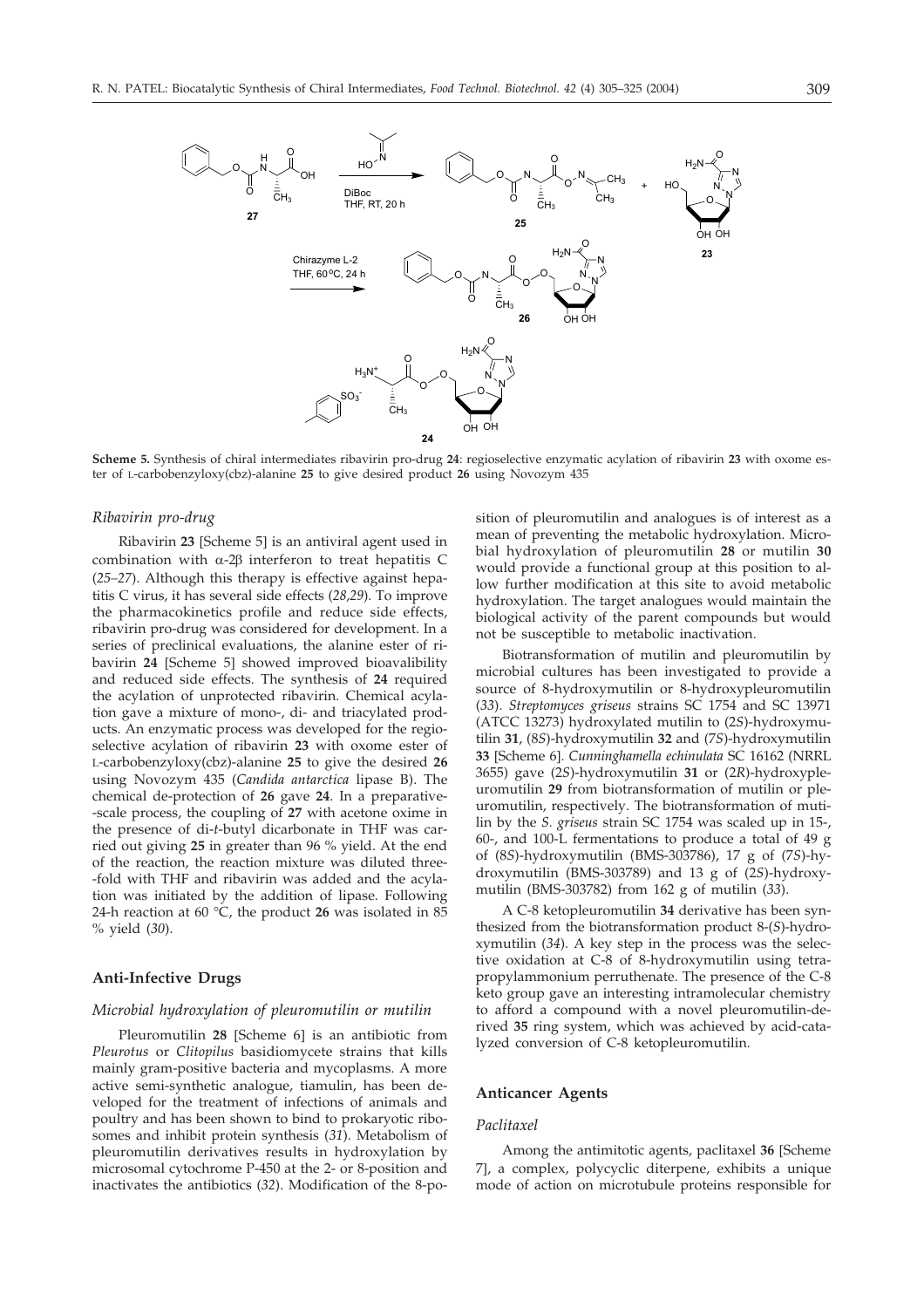

**Scheme 6.** Microbial hydroxylation of pleuromutilin **28** and mutilin **30**

the formation of the spindle during cell division (*35–39*). Paclitaxel inhibits the depolymerization process of microtubulin (*39,40*). Various types of cancers have been treated with paclitaxel and the results in treatment of ovarian cancer and metastatic breast cancer are very promising. Paclitaxel was originally isolated from the bark of the yew, *Taxus brevifolia,* and has also been found in other *Taxus* species in relatively low yield. Paclitaxel was obtained from *T. brevifolia* bark in 0.07 % yield and it required cumbersome purification from the other related taxanes. It is estimated that about 9000 kg of yew bark (the equivalent of about 3000 trees) are needed to produce 1 kg of purified paclitaxel (*41,42*). The development of a semi-synthetic process for the production of paclitaxel from baccatin III **37** (paclitaxel without the C-13 side-chain) or 10-deacetyl-baccatin III **38** (10-DAB, paclitaxel without the C-13 side-chain and the C-10 acetate) and C-13 paclitaxel side-chain **40** or **44** [Scheme 7] is a very promising approach. Baccatin III and 10-DAB can be derived from renewable resources



**Scheme 7.** Semisynthesis of paclitaxel **36**, an anticancer agent. Coupling of baccatin III **37** and C-13 paclitaxel side-chain synthons **40** or **44**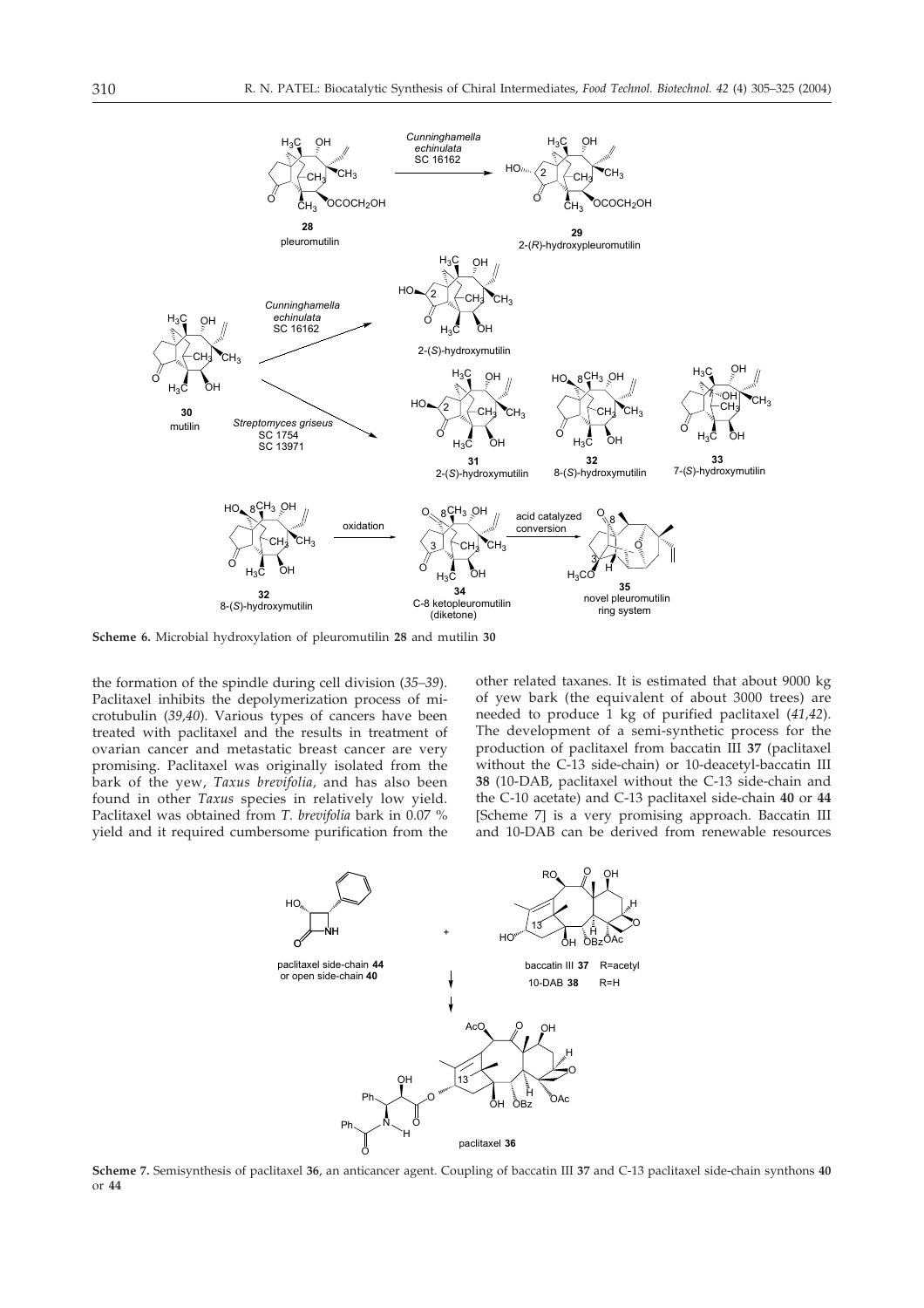such as extracts of needles, shoots and young *Taxus* cultivars (*43*). Thus the preparation of paclitaxel by semi- -synthetic process eliminates cutting down the large yew trees.

By using selective enrichment techniques, two strains of *Nocardioides* were isolated from soil samples that contained novel enzymes C-13 taxolase, C-10 deacetylase and C-7 xylosidase (*44–46*). The extracellular C-13 taxolase derived from the filtrate of the fermentation broth of *Nocardioides albus* SC 13911 [Scheme 8A] catalyzed the cleavage of C-13 side-chain from paclitaxel and related taxanes such as taxol C, cephalomannine, 7-ß-xylosyltaxol, 7-ß-xylosyl-10-deacetyltaxol, and 10-deacetyltaxol [Scheme 8A]. The intracellular C-10 deacetylase derived from the fermentation of *Nocardioides luteus* SC 13912 [Scheme 8B] catalyzed the cleavage of C-10 acetate from paclitaxel, related taxanes and baccatin III to yield 10-DAB. The C-7 xylosidase derived from the fermentation of Moraxella sp. [Scheme 8C] catalyzed the cleavage of C-7 xylosyl group from various taxanes. Fermentation processes were developed for growth of *N. albus* SC 13911, *N. luteus* SC 13912 and *Moraxella* sp. to produce C-13 taxolase, C-10 deacetylase and C-7 xylosidase, respectively, in 5000-L batches, and a bioconversion process was demonstrated for the conversion of paclitaxel and related taxanes in extracts of *Taxus* cultivars to a single compound 10-DAB using both enzymes. In the bioconversion process, ethanolic extracts of the whole young plant of five different cultivars of *Taxus* were first treated with a crude preparation of the C-13 taxolase to give complete conversion of measured taxanes to baccatin III and 10-DAB in 6 hours. Whole cells of *Nocardioides luteus* SC 13192 were then added to the reaction mixture to give complete conversion of baccatin III to 10-DAB. The concentration of 10-DAB was increased by 6- to 24-fold in the extracts treated with enzymes. The bioconversion process was also applied to extracts of the bark of *T. bravifolia* to give a 12-fold increase in 10-DAB concentration. The enhancement of 10-DAB concentration in yew extracts was potentially useful in increasing the amount of this key precursor for the paclitaxel semi- -synthetic process using renewable resources.

Another key step in the paclitaxel semi-synthetic process is the preparation of chiral C-13 paclitaxel side- -chain. Two different enantioselective enzymatic processes were developed for the preparation of chiral C-13 paclitaxel side-chain synthon (*47,48*). In one process, the enantioselective microbial reduction of 2-keto-3-(N-benzoylamino)-3-phenyl propionic acid ethyl ester **39** to yield (2*R*,3*S*)-(-)-N-benzoyl-3-phenyl isoserine ethyl ester 40 [Scheme 9A] was demonstrated (47). *Hansenula polymorpha* SC 13865 and *Hansenula fabianii* SC 13894 catalyzed the enantioselective reduction of ketone **39** to the (2*R*,3*S*)-ethyl ester **40** in greater than 80 % reaction yield and greater than 94 % e.e. in a preparative-scale bioreduction using cell suspensions in independent experiments. A 20 % yield of undesired anti-diastereomers content was obtained with *H. polymorpha* SC 13865 com-



**Scheme 8.** (A) Enzymatic hydrolysis of C-13 side-chain of taxanes by C-13 taxolase from *Nocardioides albus* SC 13911. (B) Enzymatic hydrolysis of C-10 acetate of taxanes and baccatin III **37** by C-10 deacetylase from *Nocardioides luteus* SC 13912. (C) Enzymatic hydrolysis of C-7 xylose by C-7 xylosidase from *Moraxella* sp. 13963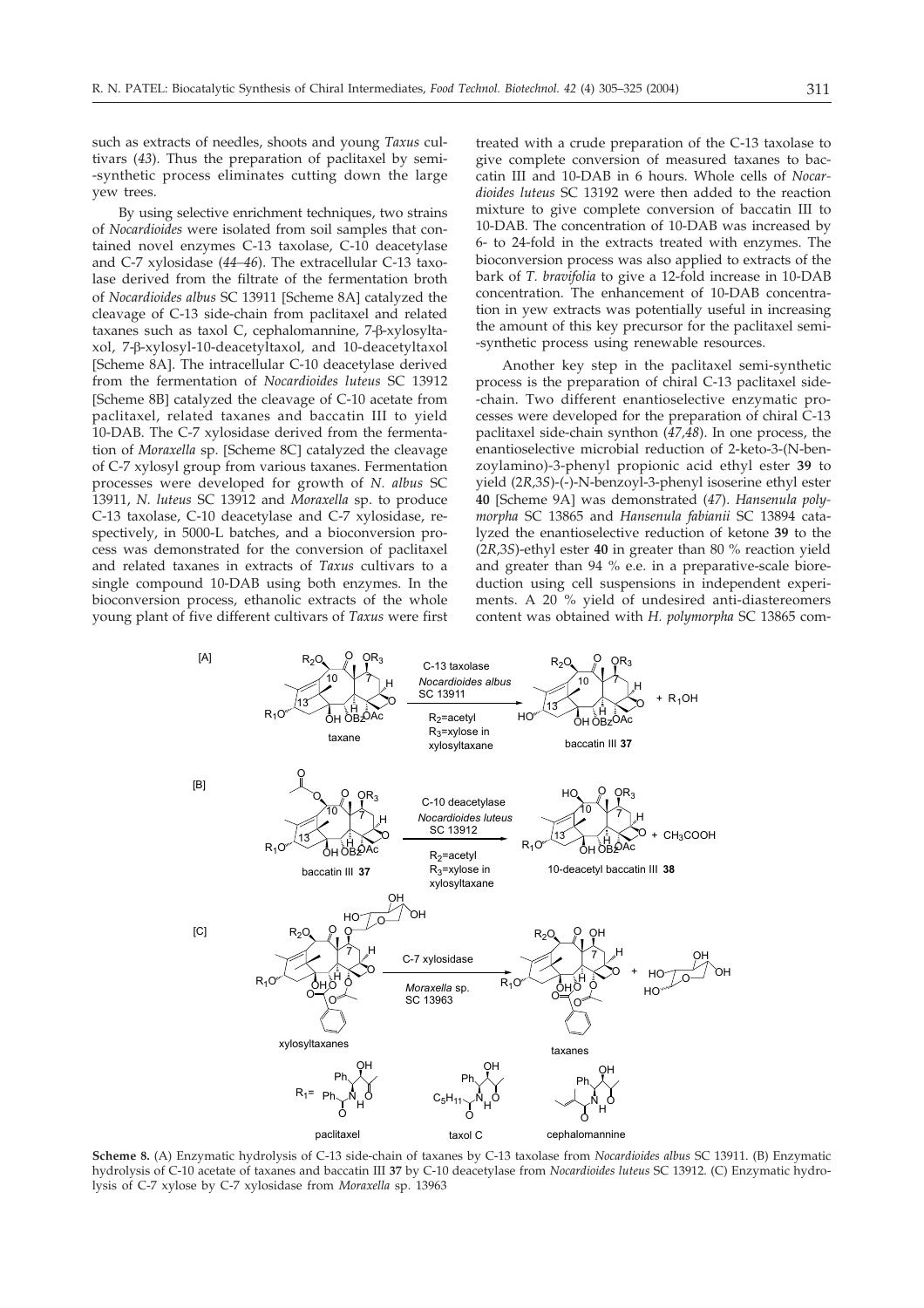

**Scheme 9.** Enzymatic synthesis of C-13 side-chain of paclitaxel **36**: (A) Enantioselective microbial reduction of 2-keto-3-(N-benzoylamino)-3-phenyl propionic acid, ethyl ester **39**. (B) Enantioselective enzymatic hydrolysis of *cis*-3-(acetyloxy)-4-phenyl-2-azetidinone **41**

pared with a 10 % yield with *H. fabianii* SC 13894. A 99 % e.e. was obtained with *H. polymorpha* SC 13865 compared with a 94 % e.e. with *H. fabianii* SC 13894. In a single-stage fermentation/bioreduction process (15-L scale), cells of *H. fabianii* were grown in a 15-L fermentor for 48 h; the bioreduction process was then initiated by addition of 30 g of substrate and 250 g of glucose and continued for 72 h. A reaction yield of 88 % and an e.e. of 95 % were obtained for (2*R*,3*S*)-ethyl ester **40**.

In an alternate enzymatic resolution process for the preparation of C-13 paclitaxel side-chain, the enantioselective enzymatic hydrolysis of racemic acetate *cis*-3- -(acetyloxy)-4-phenyl-2-azetidinone **41** [Scheme 9B] to the corresponding (*S*)-alcohol **42** and the unreacted desired (*R*)-acetate **43** was demonstrated (*43*) by lipase PS-30 from *Pseudomonas cepacia* (Amano International Enzyme Company) and BMS lipase (extracellular lipase derived from the fermentation of *Pseudomonas* sp. SC 13856). Reaction yields of greater than 48 % (theoretical maximum yield 50 %) and e.e. of greater than 99.5 % were obtained for *R*-acetate. BMS lipase and lipase PS-30 were immobilized on Accurel polypropylene (PP) and immobilized lipases were reused (10 cycles) without the loss of enzyme activity, productivity or the e.e. of the product **43** in the resolution process. The enzymatic process was scaled up to 250-L (2.5 kg of substrate input) using immobilized BMS lipase and lipase PS-30, respectively. From each reaction batch, (*R*)-acetate **43** was isolated in mol fraction, *x*=45 % yield (theoretical maximum yield 50 %) and 99.5 % e.e. (*R*)-acetate was chemically converted to (*R*)-alcohol **44**. The C-13 paclitaxel side-chain synthon (**40** or **44**), produced either by the reductive or resolution process, could be coupled to bacattin III **37** after protection and de-protection to prepare paclitaxel by semi-synthetic process (*49*).

### *Oral taxane*

Due to poor solubility of paclitaxel, various groups are developing water-soluble taxane analogs (*50*). Taxane 45 [Scheme 10A] is an anticancer water-soluble taxane derivative given orally, which was as effective as intravenous paclitaxel in five tumor models [murine M109 lung and C3H mammary 16/C cancer, human A2780 ovarian cancer cells (grown in mice and rats) and HCT/pk colon cancer]. Compound 45 was also active in a human, hormone-dependent, prostate tumor model, CWR- -22, and just as effective as antiandrogen chemotherapy (*50*).

The enantioselective enzymatic hydrolysis of *cis*-3- -(acetyloxy)-4-(1,1-dimethylethyl)-2-azetidinone **46** [Scheme 10B] to the corresponding undesired (S)-alcohol **47** and unreacted desired (*R*)-acetate **48** was carried out using immobilized lipase PS-30 or BMS lipase. Reaction yields of greater than 48 % and e.e. of greater than 99 %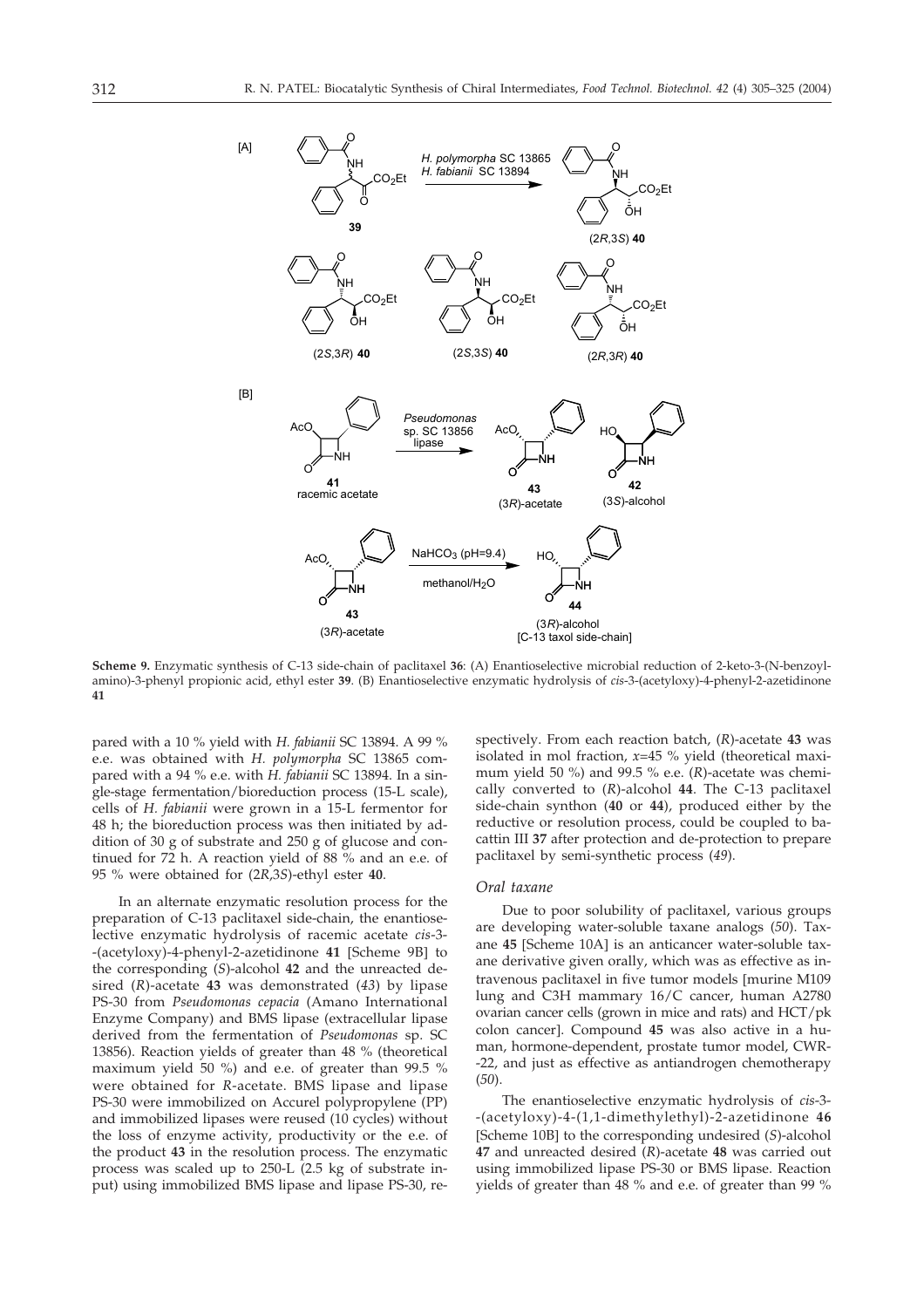

**Scheme 10.** (A) Enzymatic synthesis of C-13 side-chain **49** of orally active taxane **45**. (B) Enantioselective enzymatic hydrolysis of *cis*-3-acetyloxy-4-(1,1-dimethylethyl)-2-azetidinone **46**. (C) Enzymatic C-4 deacetylation of 10-deacetyl-baccatin III **38**

were obtained for desired 48. Acetoxy β-lactam 48 was converted to hydroxy  $\beta$ -lactam 49 for semisynthesis of oral taxane **45**. Immobilized lipase was reused over many cycles in this process (*51*).

The synthesis of oral taxane **45** also required 4,10- -dideacetyl baccatin **50** [Scheme 10C] as starting material for the synthesis of C-4 methylcarbonate derivative of 10-deacetyl-baccatin III **51**. A microbial process was developed for deacetylation of 10-deacetyl-baccatin III **38** to 4,10-dideacetyl-baccatin III **50** using a *Rhodococcus* sp. SC 162949 isolated from soil using an enrichment culture technique (*52*).

### **Retinoid Receptor Gamma Specific Agonists**

A number of studies have demonstrated that retinoids (vitamin A derivatives) are essential for normal growth, vision, tissue homeostasis, and reproduction (*53,54*). Retinoic acid and its natural and synthetic analogs (retinoids) exert a wide variety of biological effects by binding to or activating a specific receptor or sets of receptors (*55*). They affect cellular growth and differentiation and are promising drugs for the treatment of cancers (*56*). A few retinoids are already in clinical use for the treatment of dermatological diseases such as acne and psoriasis (*57*). (*R*)-3-fluoro-4-hydroxy-(5,6,7,8-tetrahydro-5,5,8,8-tetramethyl-2-naphthalenyl)-acetyl]aminobenzoic acid 52 [Scheme 11] is a retinoic acid receptor gamma-specific agonist potentially useful as a dermatological and anticancer drug (*58*).

The chiral intermediate ethyl-2-(*R*)-hydroxy-2**-**(1',2',3', 4'-tetrahydro-1',1',4',4'-tetramethyl-6'-naphthalenyl)acetate **53** and the corresponding acid **54** were prepared as intermediates in the synthesis of the retinoic acid receptor gamma-specific agonist **52** (*59*). Enantioselective microbial reduction of ethyl-2-oxo-2**-**(1',2',3',4'-tetrahydro-1',1',4',4'- -tetramethyl-6-naphthalenyl) acetate **55** to alcohol **53** was carried out using *Aureobasidium pullulans* SC 13849 in 98 % yield and with an e.e. of 96 % (*59*). Among microorganisms screened for the reduction of 2-oxo-2**-**(1',2',3',4'- -tetrahydro-1',1',4',4'-tetramethyl-6'-naphthalenyl)acetic acid **56** to hydroxy acid **54**, *Candida maltosa* SC 16112 and two strains of *Candida utilis* (SC 13983, SC 13984) gave greater than 53 % reaction yields with greater than 96 % e.e. At the end of the reaction, hydroxyester **53** was adsorbed onto XAD-16 resin and, after filtration, recovered in 94 % yield from the resin with acetonitrile extraction. The recovered (*R*)-hydroxyester **53** was treated with Chirazyme L-2 or pig liver esterase to convert it to the corresponding (*R*)-hydroxyacid **54** in quantitative yield. The enantioselective microbial reduction of keto amide **57** to the corresponding (*R*)-hydroxyamide **58** by *A. pullulans* SC 13849 was also demonstrated (*59*).

### **Anti-Alzheimer's Drugs**

### *Resolution of racemic secondary alcohols*

(*S*)-2-Pentanol 59 and (*S*)-heptanol 61 [Scheme 12A] are intermediates in the synthesis of several potential anti-Alzheimer's drugs that inhibit synthesis and release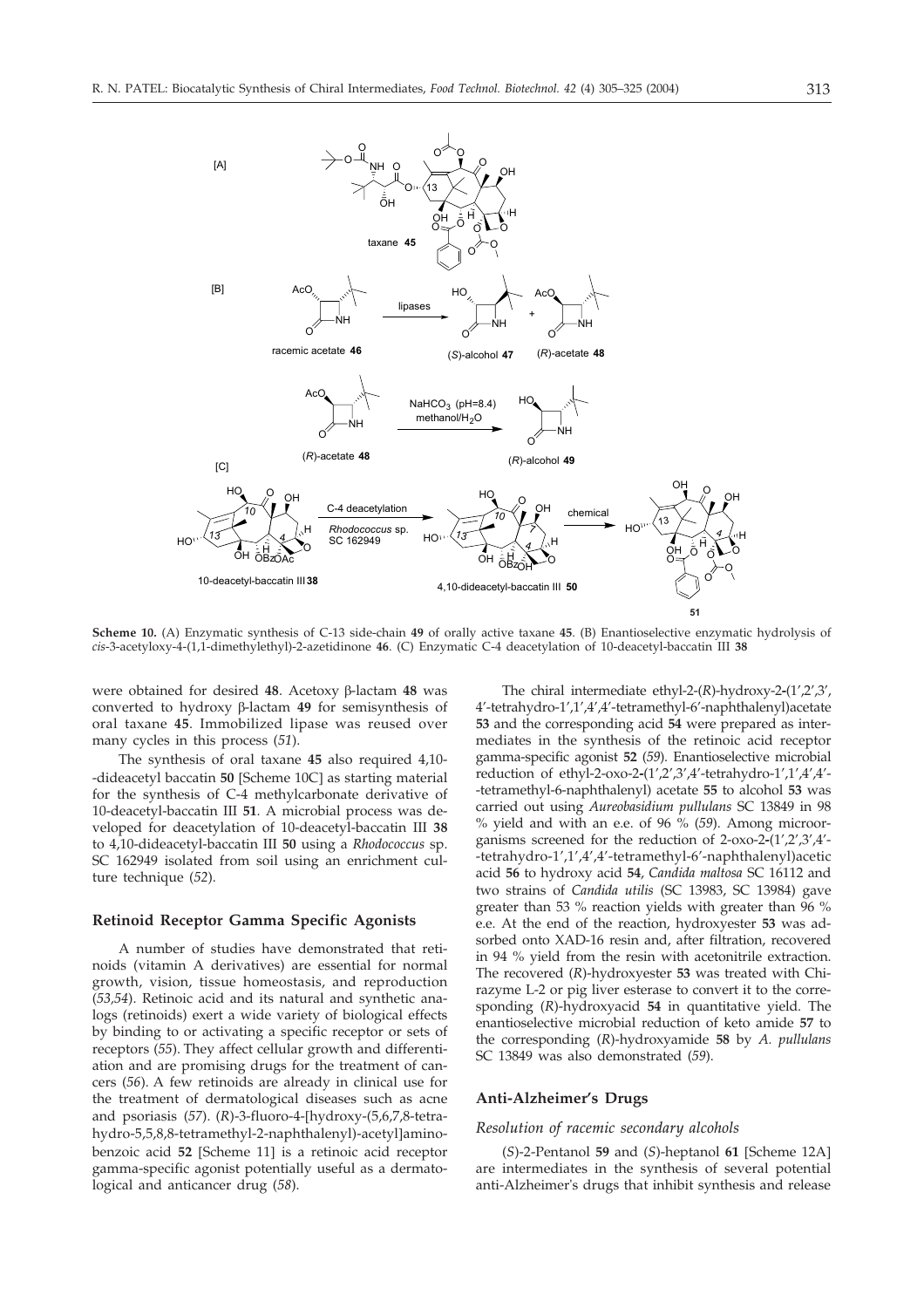

**Scheme 11.** Enzymatic synthesis of chiral synthons for the retinoid receptor gamma specific Agonist **52**: (A) Enantioselective microbial reduction of ethyl 2-oxo-2**-**(1',2',3',4'-tetrahydro-1',1',4',4'-tetramethyl**-**6'-naphthalenyl) acetate **55** to (*R*)-hydroxy ester **53**. (B) Enantioselective microbial reduction of 2-oxo-2**-**(1',2',3',4'-tetrahydro-1',1',4',4'-tetramethyl-6'-naphthalenyl) acetate **56** to (*R*)-hydroxy acid **54**. (C) Enantioselective microbial reduction of keto amide **57** to (*R*) hydroxy amide **58**



**Scheme 12.** (A) Synthesis of chiral intermediates for anti-Alzheimer's drugs: enzymatic resolution of racemic 2-pentanol **59** and 2-heptanol **61** by *Candida antarctica* lipase. (B) Enantioselective microbial reduction of 2-pentanone **63** to (*S*)-2-pentanol

of  $\beta$ -amyloid peptide (60,61). The enzymatic resolution of racemic 2-pentanol and 2-heptanol by lipase B from *Candida antarctica* has been demonstrated (*62*). Commercially available lipases were screened for the enantioselective acetylation of racemic 2-pentanol in hexane in the presence of vinyl acetate as an acyl donor.

*C. antarctica* lipase B efficiently catalyzed this reaction, giving yields of 49 % (theoretical maximum yield 50 %) and 99 % e.e. for (*S*)-2-pentanol. In a preparative- -scale acetylation (100 g of input), 44.5 g of (*S*)-2-pentanol was isolated with an e.e. of 98 %. Among the acylating agents tested, succinic anhydride was best due to easy recovery of the (*S*)-2-pentanol at the end of the reaction.

Using 0.68 mol-equivalent of succinic anhydride [Scheme 12A] and 13 g of lipase B per kg of racemic 2-pentanol, which was present as both substrate and solvent, a reaction yield of mol fraction *x*=43 % and an e.e. of greater than 98 % were obtained for (*S*)-2-pentanol. The resolution of 2-heptanol was also carried out using lipase B under similar conditions to give a reaction yield of mol fraction *x*=44 % and an e.e. of greater than 99 % of (*S*)-2- -heptanol, isolated in 40 % overall yield.

In an alternative approach, the enantioselective reduction of 2-pentanone **63** to the corresponding (*S*)-2- -pentanol [Scheme 12B] was demonstrated for *Gluconobacter oxydans.* Using Triton X-100 treated cells of *G.*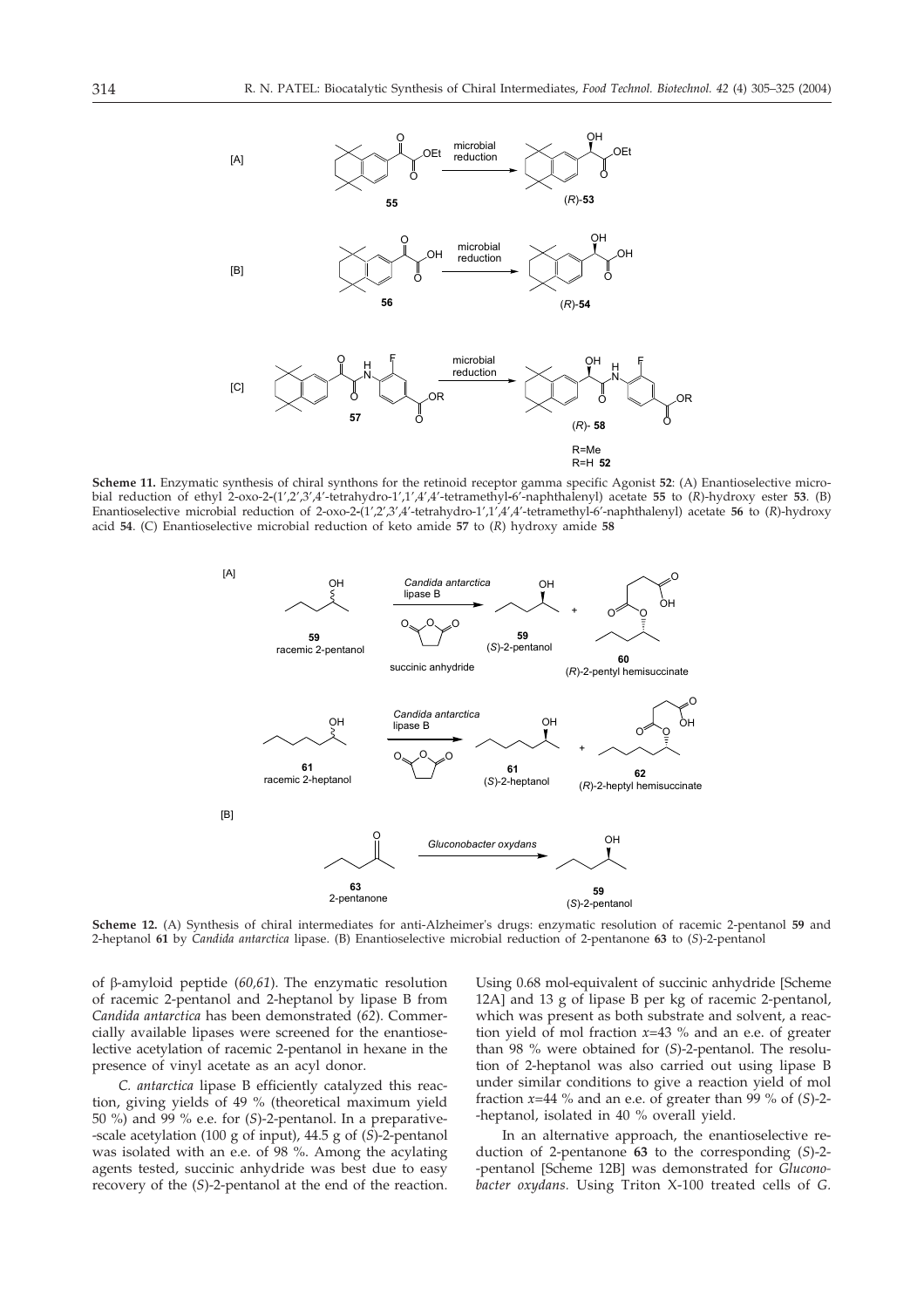*oxydans*, preparative scale reduction of 2-pentanone was carried out and 1.06 kg of (*S*)-2-pentanol was prepared (*63*).

## **Enzymatic Reduction of 5-Oxohexanoate and 5-Oxohexane nitrile**

Ethyl-(*S*)-5-hydroxyhexanoate **65** and (*S*)-5-hydroxyhexane nitrile 67 [Scheme 13A] are key chiral intermediates in the synthesis of several pharmaceuticals. Both chiral compounds have been prepared by enantioselective reduction of ethyl-5-oxohexanoate **64** and 5-oxohexane nitrile **66** by *Pichia methanolica* SC 16116. Reaction yields of 80–90 % and e.e.'s greater than 95 % were obtained for each chiral compound. In an alternate approach, the enzymatic resolution of racemic 5-hydroxyhexane

nitrile 67 [Scheme 13B] by enzymatic succinylation was demonstrated using immobilized lipase PS-30 to obtain (*S*)-5-hydroxyhexane nitrile **67** in 35 % yield (maximum yield is 50 %). (*S*)-5 Acetoxyhexane nitrile **68** was prepared by enantioselective enzymatic hydrolysis of racemic 5-acetoxyhexane nitrile by *Candida cylindracea* lipase. A reaction yield of 42 % and an e.e. of greater than 99 % were obtained (*64*).

## **Enantioselective Microbial Reduction of Substituted Acetophenone**

The chiral intermediate ethyl-(*S*)-1-(2'-bromo-4'-fluorophenyl)ethanol 70 [Scheme 14A] was prepared by the enantioselective microbial reduction of 2-bromo- -4-fluoro acetophenone **69** (*65*). Organisms from the gen-



**Scheme 13.** (A) Synthesis of chiral intermediates for anti-Alzheimer's drugs: enantioselective microbial reduction of ethyl-5-oxohexanoate **64** and 5-oxohexane nitrile **66**. (B) Enzymatic resolution of 5-hydroxyhexane nitrile **67** and 5-acetoxyhexane nitrile **68**



**Scheme 14.** Synthesis of chiral intermediates for anti-Alzheimer's drugs: (A) Enantioselective microbial reduction of 2-bromo-4-fluoro acetophenone **69**. (B) Enantioselective microbial reduction of methyl-4-(2'-acetyl-5'-fluorophenyl) butanoate **71**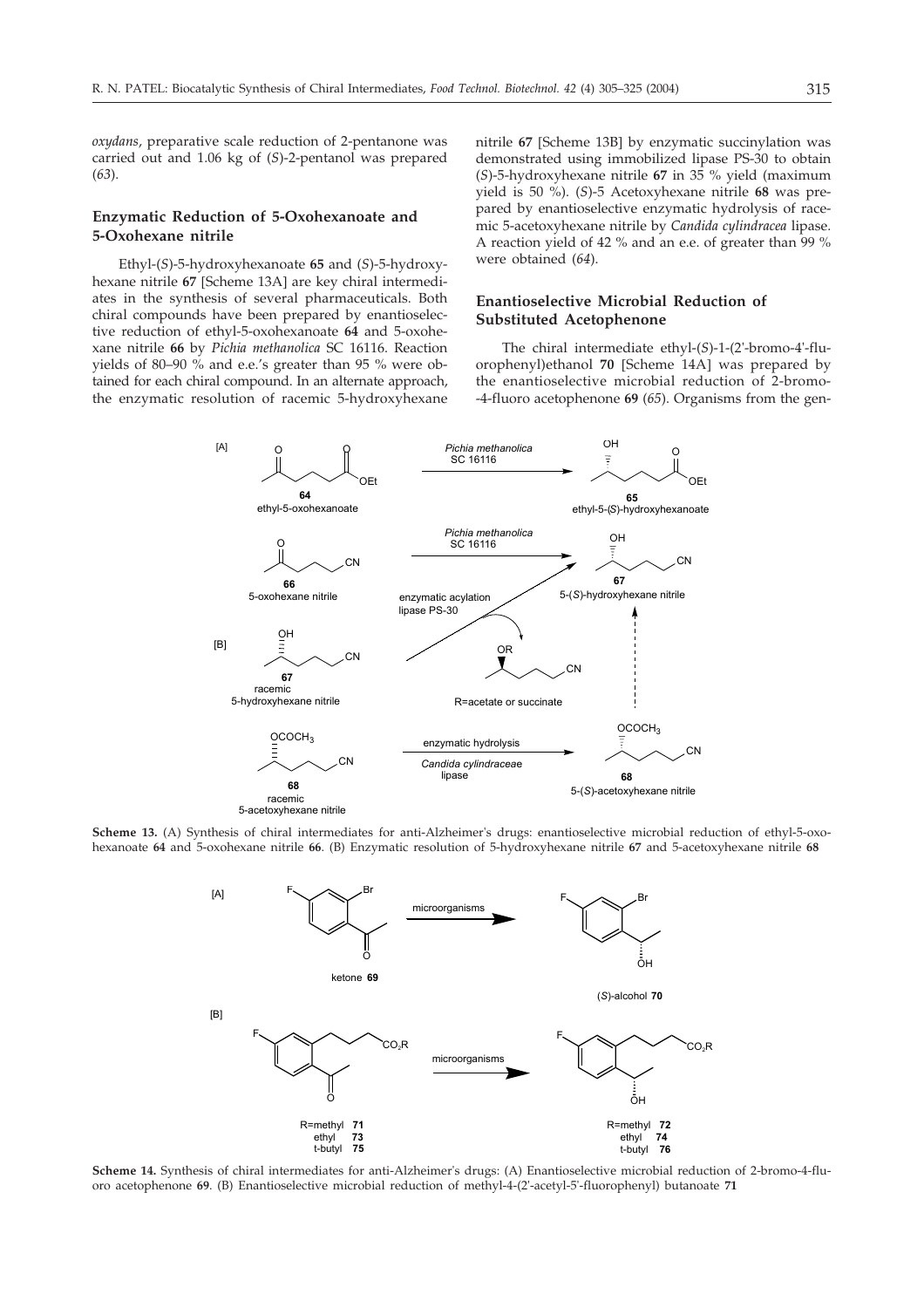era *Candida*, *Hansenula*, *Pichia*, *Rhodotorula*, *Saccharomyces* and *Sphingomonas* and baker's yeast reduced **69** to **70** in greater than 90 % yield and 99 % e.e. In an alternative approach, the enantioselective microbial reduction of methyl-, ethyl- and t-butyl-4-(2'-acetyl-5'-fluorophenyl) butanoates 71, 73, and 75 [Scheme 13B], respectively, was demonstrated using strains of *Candida* and *Pichia*. Reaction yields of 40–53 % and e.e.'s of 90–99 % were obtained for the corresponding (*S*)-hydroxy esters **72**, **74**, and **76**. The reductase that catalyzed the enantioselective reduction of keto esters was purified to homogeneity from cell extracts of *Pichia methanolica* SC 13825. It was cloned and expressed in *Escherichia coli* and recombinant cultures were used for the enantioselective reduction of the keto-methyl ester **71** to the corresponding (*S*)-hydroxy methyl ester **72**. On preparative scale, a reaction yield of 98 % and an e.e. of 99 % were obtained (*65*).

#### **Melatonin Receptor Agonist**

## *Enantioselective enzymatic hydrolysis of 1-2',3'-dihydro benzo(b)furan-4'-yl--1,2-oxirane*

Epoxide hydrolase catalyzes the enantioselective hydrolysis of an epoxide to the corresponding enantiomerically enriched diol and unreacted epoxide (*66,67*). The (*S*)-epoxide 77 [Scheme 15A] is a key intermediate in the synthesis of a number of prospective drug candidates (*68*). The enantiospecific hydrolysis of the racemic 1-[2',3'-dihydro benzo(b)furan-4'-yl]-1,2-oxirane 77 to the

corresponding (*R*)-diol **78** and unreacted *S*-epoxide **77** was demonstrated by Goswami *et al*. (*69*). Among cultures evaluated, two *Aspergillus niger* strains (SC 16310, SC 16311) and *Rhodotorula glutinis* SC 16239 selectively hydrolyzed the (*R*)-epoxide, leaving behind the (*S*)-epoxide **77** in greater than 95 % e.e. and 45 % yield (maximum yield is 50 %). Solvents had significant effects on both the extent of hydrolysis and the e.e. of unreacted (*S*)-epoxide **77**. Most solvents gave a lower e.e. product and slower reaction rate than those of reactions without any solvent supplement. MTBE (15 % volume fraction) gave a reaction yield of 45 % (theoretical maximum yield 50 %) and an e.e. of 99.9 % for unreacted (*S*)-epoxide **77**.

## **Biocatalytic Dynamic Kinetic Resolution of (***R,S***)-1-2´,3´dihydroenzo(b)furan-4´-yl-- -ethane-1,2-diol**

Most commonly used biocatalytic kinetic resolutions of racemates often provide compounds with high e.e., however, the maximum theoretical yield of product is only 50 %. In many cases, the reaction mixture contains an approximately 50:50 mixture of reactant and product. The reactant and product often possess only slight differences in physical properties (*e.g*. a hydrophobic alcohol and its acetate), and thus separation may be very difficult. These issues with kinetic resolutions can be addressed by employing a »dynamic kinetic resolution«



**Scheme 15.** (A) Synthesis of chiral intermediates for a melatonin receptor agonist: enantioselective microbial hydrolysis of racemic epoxide **77** to the corresponding (*R*)-diol **78** and unreacted (*S*)-epoxide **77**. (B) Stereoinversion of racemic diol **78** to (*S*)-diol **78** by *Candida boidinii* and *Pichia methanolica*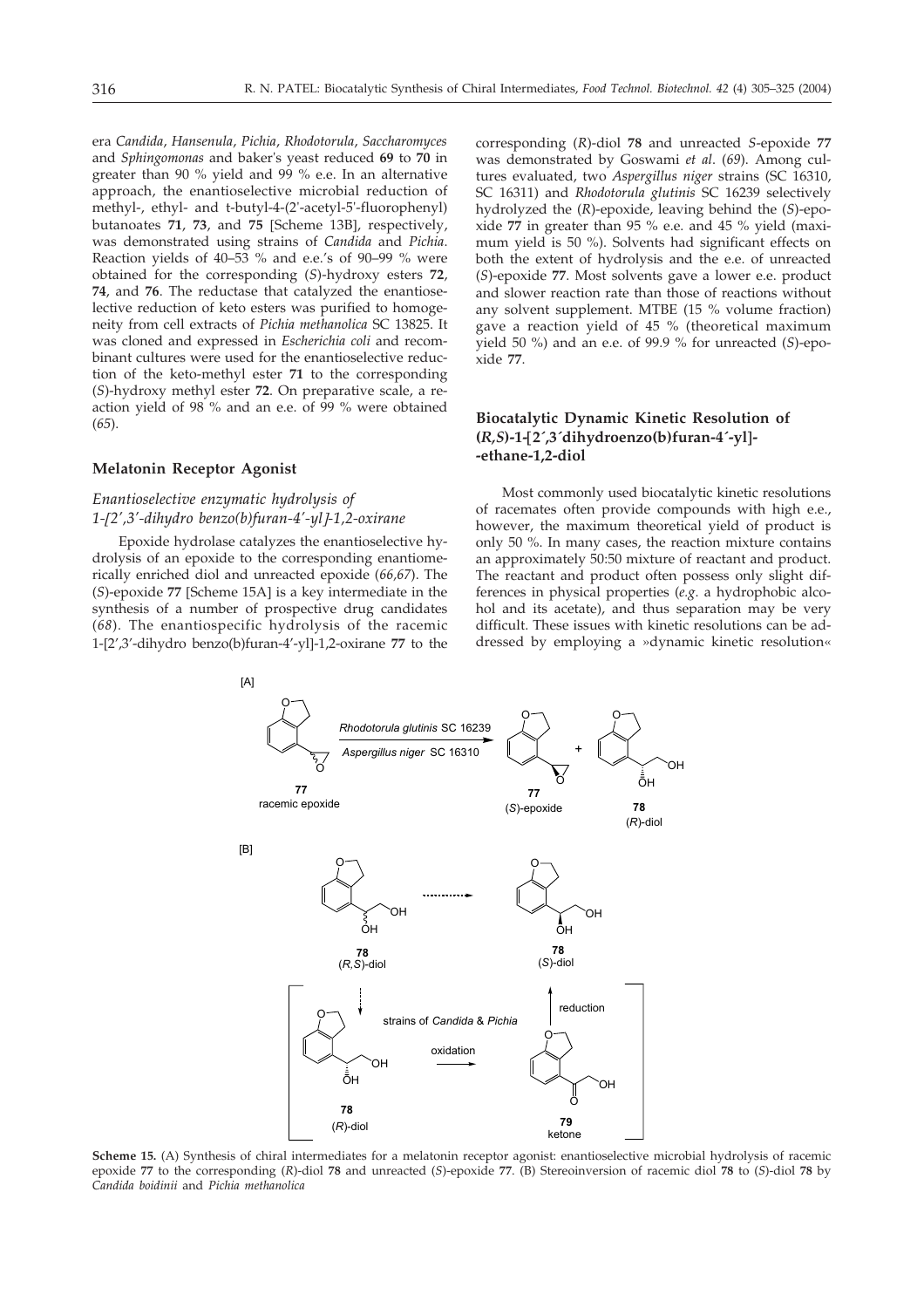process involving a biocatalyst or biocatalyst with metal-catalyzed *in situ* racemization (*70,71*).

(S)-1-[2´,3´-dihydrobenzo(b)furan-4´-yl]-ethane-1,2-diol 78 [Scheme 15B] is a potential precursor of (*S*)-epoxide **77** (*68*). The dynamic kinetic resolution of the racemic diol **78** to the (*S*)-enantiomer **78** has been demonstrated (*72*) by strains of *Candida boidinii*, *Pichia methanolica*, and *Hansenula polymorpha*. During biotransformation, the relative proportion of (*S*)-diol **78** increased with time and, at the end of one week, the e.e. obtained with these microorganisms was in the range of 87–100 % (yield 60–75 %). A new compound was formed during these biotransformations and was identified as the hydroxy ketone **79**. The area of the HPLC peak for hydroxy ketone first increased with time, reached a maximum, and then decreased, as expected for the proposed dynamic kinetic resolution pathway. *C. boidinii* SC 13822, *C. boidinii* SC 16115, and *P. methanolica* SC 13860 transformed the racemic diol **78** in 3–4 days to (*S*)-diol **78** in yields of 62–75 % and e.e.'s of 90–100 %.

## **3-Receptor Agonists**

3-Adrenergic receptors are found on the cell surface of both white and brown adipocytes and are responsible for lipolysis, thermogenesis, and relaxation of intestinal smooth muscle (*73*). Consequently, several research groups are engaged in developing selective  $\beta$ 3 agonists for the treatment of gastrointestinal disorders, type II diabetes, and obesity (*74,75*). Three different biocatalytic approaches for synthesis of chiral intermediates required for the total synthesis of  $\beta$ 3 receptor agonists 80 [Scheme 16A] have been investigated (76).

## *Microbial reduction of 4-benzyloxy-3- -methanesulfonylamino-2'-bromoacetophenone*

The microbial reduction of 4-benzyloxy-3-methanesulfonylamino-2'-bromoacetophenone 81 [Scheme 16B] to the corresponding (*R*)-alcohol **82** has been demonstrated (*76*) using *Sphingomonas paucimobilis* SC 16113. The growth of *S. paucimobilis* SC 16113 was carried out



**Scheme 16.** (A) Enzymatic synthesis of chiral synthon for 3-receptor agonist **80**. (B) Enantioselective reduction of 4-benzyloxy- -3-methanesulfonylamino-2'-bromoacetophenone **81** to (*R*)-alcohol **82**. (C) Enantioselective hydrolysis of  $\alpha$ -methyl phenylalanine amide 85 and  $\alpha$ -methyl-4-methoxyphenylalanine amide 86 by amidase. (D) Enantioselective enzymatic hydrolysis of methyl-(4-methoxyphenyl)-propanedioic acid ethyl diester **88** to (*S*)-monoester **87**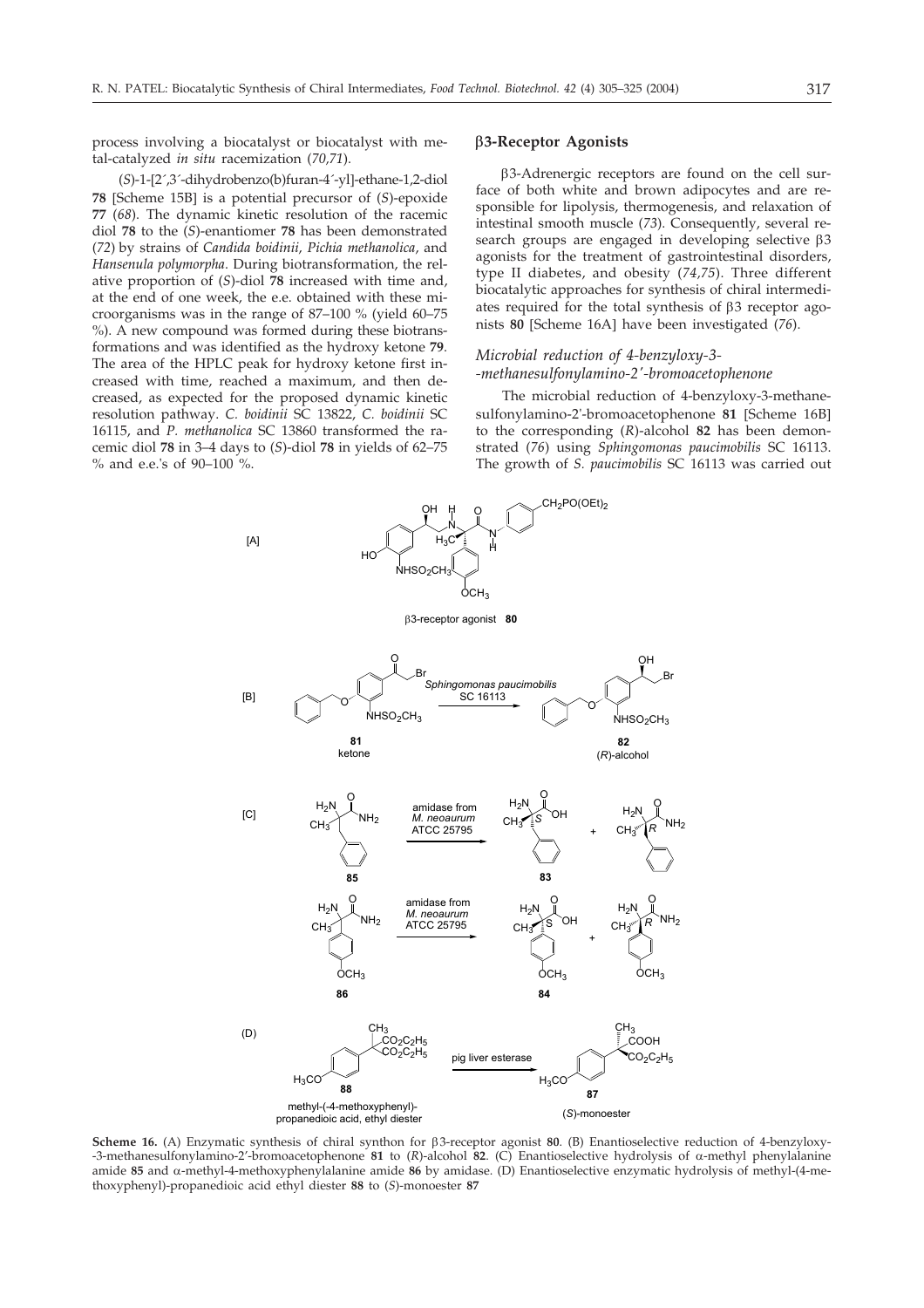in a 750-L fermentor and cells (60 kg) harvested from the fermentor were used to conduct the biotransformation in 10-L and 200-L preparative batches. The cells were suspended in 80 mM potassium phosphate buffer (pH=6.0) at *m*/*V*=20 % (wet cells) concentration, supplemented with compound  $81$  (2 g/L) and glucose (25)  $g/L$ ), and the reduction was carried out at 37 °C. In some batches, the fermentation broth was concentrated 3-fold by microfiltration and subsequently washed with buffer by diafiltration and used directly in the bioreduction process. In all the batches, reaction yields of greater than 85 % and e.e.'s of greater than 98 % were obtained. The isolation of alcohol **82** from the 200-L batch gave 320 g (80 % yield) of product with an e.e. of 99.5 %.

In an alternate process, 200 g of frozen cells of *S. paucimobilis* SC 16113 were suspended in 1 L of 80 mM potassium phosphate buffer (pH=6.0) and supplied with 10 g of substrate adsorbed on 50 g of hydrophobic resin XAD-16. In this process, an average reaction yield of 85  $%$  and an e.e. of greater than 99  $%$  were obtained for alcohol **82**. The product formed was adsorbed on to XAD-16 resin. At the end of the biotransformation, the reaction mixture was filtered on a 100-mesh (150  $\mu$ m) stainless steel screen, and the resin retained by the screen was washed with water. The product was then desorbed from the resin with acetonitrile and crystallized, giving an overall *x*=75 % yield and 99.8 % e.e.

## *Enzymatic resolution of racemic*  $\alpha$ *-methyl phenylalanine amides*

The chiral amino acids 83 and 84 [Scheme 16C] are intermediates for the synthesis of  $\beta$ 3-receptor agonists (*74,75*). These are available via the enzymatic resolution of racemic  $\alpha$ -methyl phenylalanine amide 85 and  $\alpha$ -methyl-4-methoxyphenylalanine amide **86**, respectively, by an amidase from *Mycobacterium neoaurum* ATCC 25795 (*76*). Wet cells (*m*/*V*=10 %) completed reaction of amide **85** in 75 min with a yield of *x*=48 % (theoretical max. 50 %) and an e.e. of 95 % for the desired (*S*)-amino acid **83**. Alternatively, freeze-dried cells were suspended in 100 mM potassium phosphate buffer (pH=7.0) at 1 % concentration to give complete reaction in 60 min with a yield of *x*=49.5 % (theoretical max. 50 %) and an e.e. of 99 % for the (*S*)-amino acid **83**.

Freeze-dried cells of *M. neoaurum* ATCC 25795 and partially purified amidase (amidase activity in cell extracts purified 5-fold by diethyl aminoethyl celluose column chromatography) were used for the biotransformation of compound **86**. A reaction yield of *x*=49 % and an e.e. of 78 % were obtained for the desired product **84** using freeze-dried cells. The reaction was completed in 50 h. Using partially purified amidase, a reaction yield of *x*=49 % and an e.e. of 94 % were obtained after 70 h.

## *Enantioselective hydrolysis of diethyl methyl-(4-methoxyphenyl)-propanedioate*

The (S)-monoester 87 [Scheme 16D] is a key intermediate for the synthesis of  $\beta$ 3-receptor agonists. The enantioselective enzymatic hydrolysis of diester **88** to the desired acid ester **87** by pig liver esterase (*76*) has been demonstrated. In various organic solvents the reaction yields and e.e. of monoester **87** depended upon the solvent used. High e.e.'s (>91 %) were obtained with methanol, ethanol, and toluene as a co-solvent. Ethanol gave the highest reaction yield (96.7 %) and e.e. (96 %) for the desired acid ester **87**.

The e.e. of the (*S*)-monoester **87** was increased by decreasing the temperature from 25 °C to 10 °C, when biotransformation was conducted in a biphasic system using ethanol as a co-solvent. A semi-preparative hydrolysis (30 g scale) was carried out using 10 % ethanol as a co-solvent in a 3-L reaction mixture (pH=7.2) at 10 °C for 11 h. A reaction yield of *x*=96 % and an e.e. of 96.9 % were obtained. From the reaction mixture, 26 g (*x*=86 % overall yield) of (*S*)-monoester **87** of 96.9 % e.e. was isolated.

## **Cholesterol Lowering Agents**

### *Hydroxy methyl glutaryl CoA reductase inhibitors*

#### Reduction of 4-chloro-3-oxobutanoic acid methyl ester

The reduction of 4-chloro-3-oxobutanoic acid methyl ester **89** to *S*-(-)-4-chloro-3-hydroxybutanoic acid methyl ester 90 [Scheme 17] has been carried out with cell suspensions of *Geotrichum candidum* SC 5469. (*S*)-**90** is a key chiral intermediate in the total chemical synthesis of **91**, a cholesterol antagonist that acts by inhibiting HMG CoA reductase (*77*). In the biotransformation process, a reaction yield of 95 % and e.e. of 96 % were obtained for (*S*)-**90** by glucose-, acetate- or glycerol-grown cells (*m*/*V*=10 %) of *G. candidum* SC 5469 at 10 g/L of sub-



**Scheme 17.** Synthesis of a chiral synthon for the cholesterol-lowering drug **91**: enantioselective microbial reduction of 4-chloro-3- -oxobutanoic acid methyl ester **89** to (*S*)-4-chloro-3-hydroxybutanoic acid ester **90**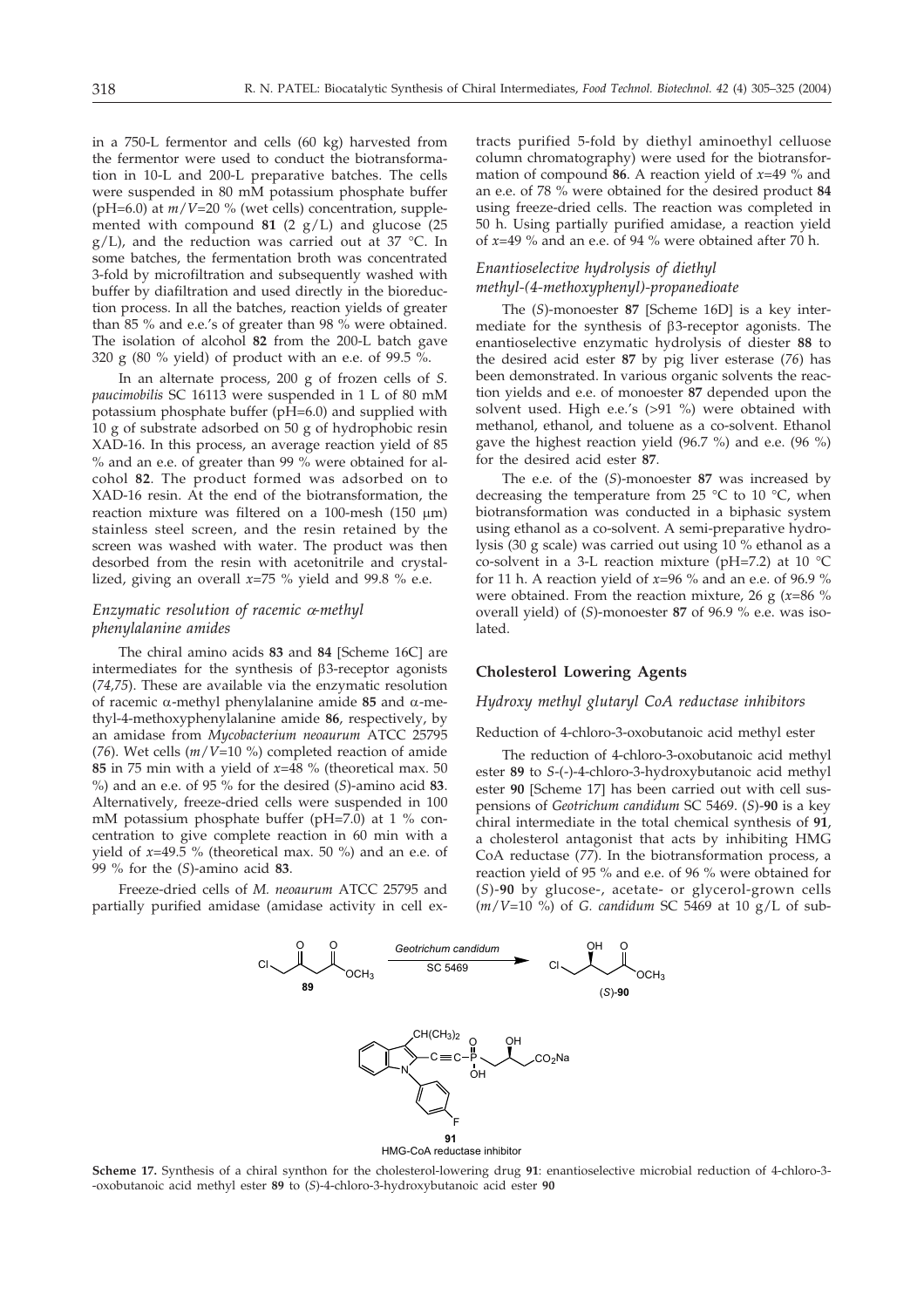strate input. The e.e. of (*S*)-**90** was increased to 98 % by heat-treatment of cell-suspensions (55 °C for 30 min) prior to conducting the bioreduction of **89**.

#### Reduction of ethyl 4-chloroacetoacetate

In an alternate approach, the asymmetric reduction of ethyl 4-chloroacetoacetate to (*S*)-4-chloro-3-hydroxybutonoate was demonstrated by a secondary alcohol dehydrogenase (PfODH) from *Pichia finlandica*. The gene encoding PfODH was cloned from *P. finlandica* and over-expressed in *Escherichia coli*. Formate dehydrogenase was used to regenerate cofactor NADH required for this reaction. The recombinant *E. coli*, co-expressing both PfODH and formate dehydrogenase from *Mycobacterium* sp., produced (*S*)-4-chloro-3-hydroxybutanoate in 98.5 % yield and 99 % e.e. at 32 g/L of substrate input (*78*).

## Preparation of (*R*)-4-cyano-3-hydroxybutyrate

An enzymatic process was developed for the preparation of 4-halo-3-hydroxybutyric acid derivatives by ketoreductase-catalyzed conversion of 4-halo-3-ketobutyric acid derivatives. Thus the genes encoding halohydrin dehydrogenase from *Agrobacterium tumefaciens*, ketoreductase from *Candida magnoliae*, glucose dehydrogenase from *Bacillus subtilis* and formate dehydrogenase from *Candida boidinii* were separately cloned into *Escherichia coli* BL21. Each enzyme was produced by fermentation, isolated and characterized. Then ethyl (*R*)-4-cyano-3-hydroxybutyrate was prepared from ethyl 4-chloroacetoacetate by the following procedure. Ethyl 4-chloroacetoacetate was incubated at pH=7.0 with ketoreductase and glucose dehydrogenase and NADP for 40 h to produce ethyl (*S*)-chloro-3-hydroxybutyrate. The ethyl (*S*)-chloro- -3-hydroxybutyrate was extracted with ethyl acetate, dried, filtered and concentrated to yield a  $\approx 97$  % pure ester. The dried ethyl (*S*)-chloro-3-hydroxybutyrate was dissolved in phosphate buffer and mixed with halohydrin dehalogenase and sodium cyanide at pH=8.0. After

57 h reaction, essentially pure (*R*)-4-cyano-3-hydroxybutyrate was recovered, which is an intermediate used in the synthesis of many HMG-CoA reductase inhibitors (*79*).

### Preparation of (*R*)- and (*S*)-ethyl-3-hydroxybutyrate

An efficient two-step enzymatic process for production of (*R*)- and (*S*)-ethyl-3-hydroxybutyrate (HEB) was developed and scaled-up to a multikilogram scale. Both enantiomers were obtained at 99 % chemical purity and over 96 % e.e., with an overall process yield of 73 %. The first reaction involved an acetylation of racemic HEB with vinyl acetate for the production of (*S*)-HEB. In the second reaction, (*R*)-enriched ethyl-3-acetoxybutyrate (AEB) was subjected to alcoholysis with ethanol to derive optically pure (*R*)-HEB. Immobilized *Candida antarctica* lipase B (CALB) was employed in both stages, with high productivity and selectivity. The type of butyric acid ester influenced the enantioselectivity of the enzyme. Thus, extending the ester alkyl chain from ethyl to octyl resulted in a decrease in e.e., whereas using bulky groups, such as benzyl or t-butyl, improved the enantioselectivity of the enzyme. The immobilized enzyme was packed in a column and the reactants were circulated through the enzyme bed until the targeted conversion was reached. The desired products were separated from the reaction mixture in each of the two stages by fractional distillation. The main features of the process are the exclusion of solvent (thus ensuring high process throughput) and the use of the same enzyme for both the acetylation and the alcoholysis steps to prepare kilogram quantities of (*S*)-HEB and (*R*)-HEB (*80*).

### Enzymatic reduction of 3,5-dioxo-6-(benzyloxy) hexanoic acid, ethyl ester

The enantioselective reduction of a diketone, 3,5-dioxo-6-(benzyloxy) hexanoic acid ethyl ester **92,** to (3*R*,5*S*)- -dihydroxy-6-(benzyloxy) hexanoic acid ethyl ester **93a** [Scheme 18] has been demonstrated by cell suspensions of *Acinetobacter calcoaceticus* SC 13876 (*81*). Compound **93a** is a key chiral intermediate required for the chemi-



**Scheme 18.** Synthesis of a chiral synthon for the cholesterol lowering drug **94**: enantioselective microbial reduction of 3,5-dioxo- -6-(benzyloxy) hexanoic acid, ethyl ester **92** to (3*R*,5*S*)-dihydroxy-6-(benzyloxy) hexanoic acid, ethyl ester **93**a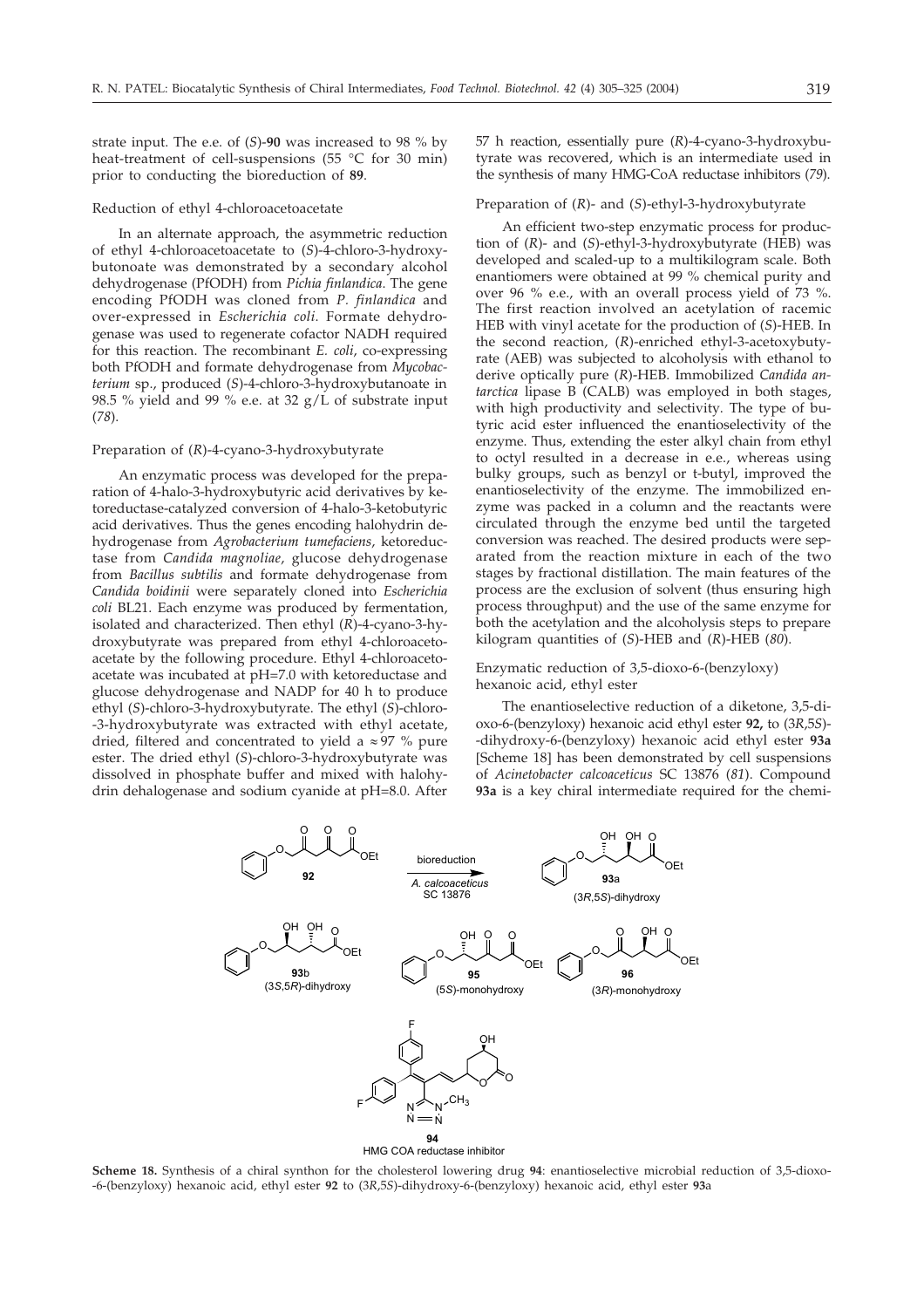cal synthesis of  ${4-[4\alpha,6\beta(E)]}\-6-[4,4-bis-(4-fluorophe$ nyl)-3-(1-methyl-1H-tetrazol-5-yl)-1,3-butadienyl]-tetrahydro-4-hydroxy-2H-pyren-2-one **94**, an anticholesterol drug that acts by inhibition of HMG CoA reductase (*82*). A reaction yield of 85 % and an e.e. of 97 % were obtained using glycerol-grown cells at 2 g/L. Cell extracts of *A. calcoaceticus* SC 13876 in the presence of NAD+, glucose and glucose dehydrogenase reduced **92** to the corresponding monohydroxy compounds [3-hydroxy-5--oxo-6-(benzyloxy) hexanoic acid ethyl ester **96** and 5- -hydroxy-3-oxo-6-(benzyloxy) hexanoic acid ethyl ester **95**-. Both **95** and **96** were further reduced to the (3*R*,5*S*)-dihydroxy compound **93a** by cell extracts. A reaction yield of 92 % and an e.e. of 98 % were obtained at 10 g/L of substrate input.

Enzymatic preparation of a 2,4-dideoxyhexose derivative

The chiral 2,4-dideoxyhexose derivative required for the HMG CoA reductase inhibitors has also been prepared using 2-deoxyribose-5-phosphate aldolase (DERA). As shown in Scheme 19, the reactions start with a stereospecific addition of acetaldehyde **97** to a substituted acetaldehyde to form a 3-hydroxy-4-substituted butyraldehyde **98**, which reacts subsequently with another acetaldehyde to form a 2,4-dideoxyhexose derivative **99**. DERA has been expressed in *Escherichia coli* (*83*).

The above process has been improved and optimized for production of key intermediates for the common chiral side chain of cholesterol-lowering drugs such as Lipitor (atorvastatin) and Crestor (rosuvastatin). An improvement of almost 400-fold in volumetric productivity relative to the published enzymatic reaction conditions has been achieved, resulting in an attractive process that has been run on up to a 100-g scale in a single batch at a rate of 30.6 g  $L^{-1}h^{-1}$ . Catalyst load has been improved by 10-fold as well, from *w*=20 to 2.0 % DERA. These improvements were achieved by a combination of discovery from environmental DNA of DERA with improved activity and reaction optimization to overcome substrate inhibition. The two stereogenic centers are set by DERA with enantiomeric excess at greater than 99.9 % and diastereomeric excess at 96.6 %. In addition, downstream chemical processes have been developed to convert the enzyme product efficiently to versatile intermediates applicable to preparation of atorvastatin and rosuvastatin (*84*).

## **Calcium Channel Antagonist**

*Enzymatic synthesis of (3R-cis)-1,3,4,5-tetrahydro- -3-hydroxy-4-(4-methoxyphenyl)-6-(trifluoromethyl)-2 H-1-benzazepin-2-one-*

Diltiazem 100 [Scheme 20], a benzothiazepinone calcium channel-blocking agent that inhibits influx of extracellular calcium through L-type voltage-operated calcium channels, has been widely used clinically in the treatment of hypertension and angina (*85*). Since diltiazem has a relatively short duration of action (*86*), an 8-chloroderivative has recently been introduced into the clinic as a more potent analogue (*87*). Lack of extended duration of action and little information on structure-activity relationships in this class of compounds led Floyd *et al*.



**Scheme 19.** Enzymatic synthesis of 2,4-dideoxyhexose derivative **99**, a chiral synthon for cholesterol lowering drugs



**Scheme 20.** Synthesis of chiral synthon for calcium channel blocker **101**: microbial reduction of 4,5-dihydro-4-(4-methoxyphenyl)-6- -(trifluoromethyl)-1H-benzazepin-2,3-dione **103**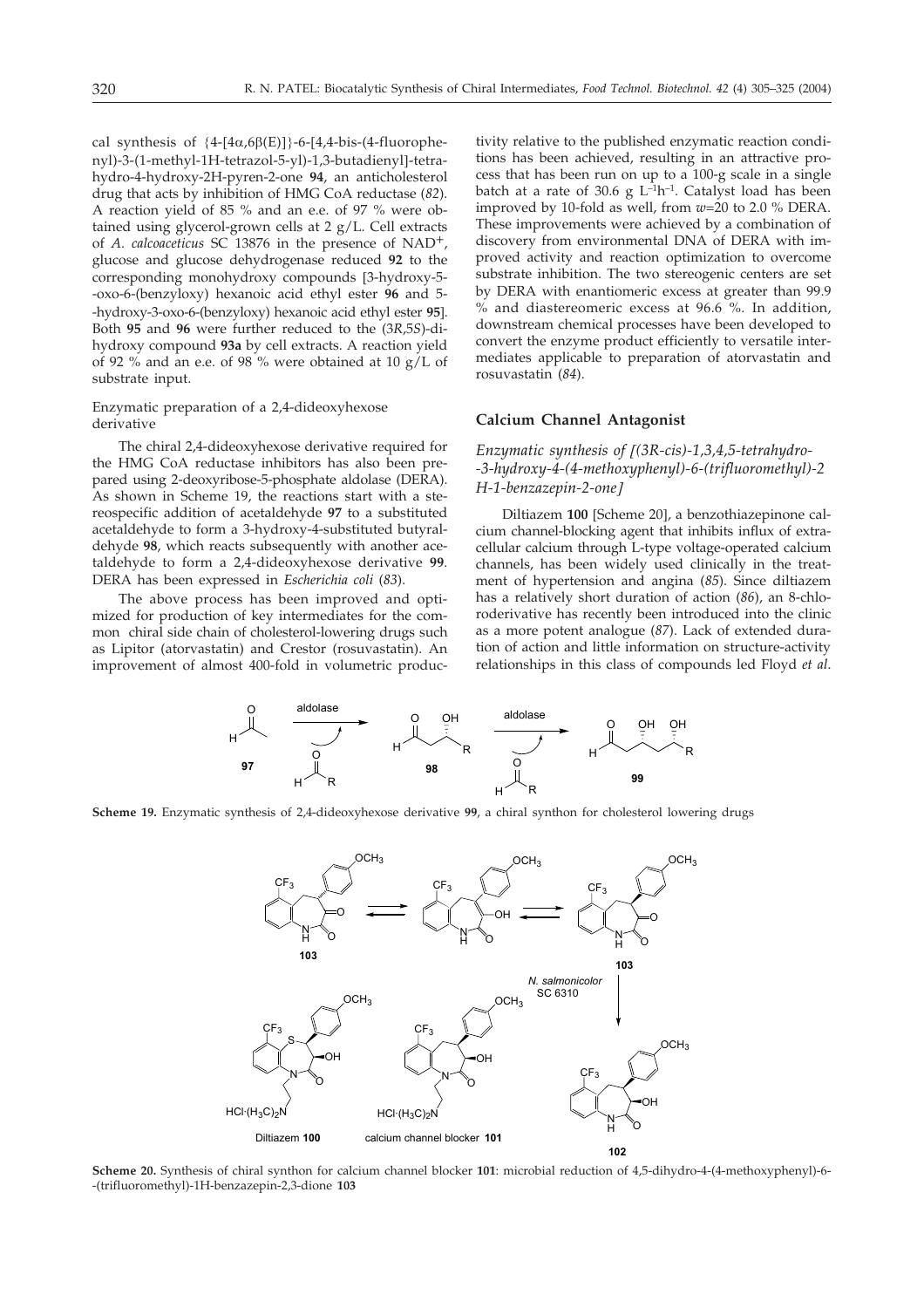(*88*) to prepare isosteric 1-benzazepin-2-ones; this led to the identification of (*cis*)-3-(acetoxy)-1-2-(dimethylamino)ethyl--1,3,4,5-tetrahydro-4-(4-methoxyphenyl)-6-trifluoromethyl)-2H-1-benzazepin-2-one] **101** as a longer lasting and more potent antihypertensive agent. A key intermediate in the synthesis of this compound was (3*R*-*cis*)-1,3,4,5-tetrahydro-3-hydroxy-4-(4-methoxyphen yl)-6-(trifluoromethyl)-2H-1-benzazepin-2-one] **102**. An enantioselective microbial process [Scheme 20] was developed for the reduction of 4,5-dihydro-4-(4-methoxyphenyl)-6-(trifluoromethyl)-1H-1-benzazepin-2,3-dione **103**, which exists predominantly in the achiral enol form in rapid equilibrium with the two enantiomeric keto forms. Reduction of **103** could give rise to formation of four possible alcohol stereoisomers. Remarkably, conditions were found under which only the single alcohol isomer **102** was obtained. Among various cultures evaluated, microorganisms from the genera *Nocardia, Rhodococcus*, *Corynebacterium,* and *Arthobacter* reduced compound **103** with 60-70 % conversion. The most effective culture, *Nocardia salmonicolor* SC 6310, catalyzed the bioconversion of **103** to **102** in 96 % reaction yield with 99.8 % e.e. A preparative-scale fermentation process for growth of *N. salmonicolor* and a bioreduction process using cell suspensions of the organism were demonstrated (*89*).

### *Asymmetric hydrolysis of 1,4-dihydropyridine diesters*

*Streptomyces viridosporus* A-914 was screened as a producer of an enzyme that effectively forms chiral intermediates of 1,4-dihydropyridine calcium antagonists (*90*). The supernatant liquid of the growing culture of this strain exhibited high activity for enantioselective hydrolysis of prochiral 1,4-dihydropyridine diesters to the corresponding (4*R*) half esters. The responsible enzyme (termed DHP-A) was purified to homogeneity and characterized. Cloning and sequence analysis of the gene for DHP-A (dhpA) revealed that the enzyme was a serine protease that is highly similar in both structural and enzymatic features to SAM-P45. Homologous or heterologous expression of dhpA resulted in overproduction of the enzyme in culture supernatants, with 2.4- to 4.2-fold higher specific activities than in the parent *S. viridosporus* A-914 (*90*).

## **Enantioselective Enzymatic Cleavage of the Carbobenzyloxy (Cbz) Group**

Amino groups often require protection during synthetic transformations elsewhere in the molecule; at some point, the protecting group must be removed. Enzymatic protection and de-protection under mild conditions have been demonstrated previously. Penicillin G amidase and phthalyl amidase have been used for the enzymatic de-protection of the phenylacetyl and phthaloyl groups from the corresponding amido or imido compounds (*90,91*). Acylases have been used widely in the enantioselective de-protection of N-acetyl-DL-amino acids (*92*). Enzymatic de-protection of N-carbamoyl L-amino acids and N-carbamoyl D-amino acids has been demonstrated for microbial L-carbamoylases and D-carbamoylases, respectively (*93,94*).

The carbobenzyloxy (Cbz) group is commonly used to protect amino and hydroxyl groups during organic synthesis. Chemical de-protection is usually achieved by hydrogenation with a palladium catalyst (*95,96*). However, during chemical de-protection, some groups are reactive under the hydrogenolysis conditions (*e.g*. carbon-carbon double bonds) or may interfere with hydrogenolysis (*e.g.* thiols or sulfides). An enantioselective enzymatic de-protection process has been developed that can be performed under mild conditions without damaging any otherwise susceptible groups in the molecule. A microbial culture was isolated from soil and identified as *Sphingomonas paucimobilis* strain SC 16113; this culture catalyzed the enantioselective cleavage of Cbz-groups from various Cbz-protected amino acids (*97*). Only Cbz- -L-amino acids were de-protected, giving complete conversion to the corresponding L-amino acid. Cbz-D-amino acids gave <2 % reaction yield.

Racemic Cbz-amino acids were also evaluated as substrates for hydrolysis by cell extracts of *S. paucimobilis* SC 16113. As anticipated, only the L-enantiomer was hydrolyzed, giving the L-amino acids in greater than 48 % yields and greater than 99 % e.e.'s. The unreacted Cbz- -D-amino acids were recovered in greater than 48 % yield and greater than 98 % e.e. (*97*). Cbz-cleaving enzyme has been purified and over-expressed in *Escherichia coli* (*98*).

### **Tryptase Inhibitor**

(*R,S*)-N-(t-butoxycarbonyl)-3-hydroxymethylpiperidine 104 [Scheme 21] is a key intermediate in the synthesis of a potent tryptase inhibitor (*99*). (*S*)-**104** was made from (*R,S*)-3-hydroxy methylpiperidine via fractional crystallization of the corresponding L(-)-dibenzoyl tartarate salt followed by hydrolysis and esterification (*100*). Lipase from *Pseudomonas cepacia* was the best enzyme for the stereospecific resolution of *R,S*-N-(t-butoxycarbonyl)-3- -hydroxymethylpiperidine **104**. (*S*)-**104** was obtained in 16 % yield and greater than 95 % e.e. by hydrolysis of *R,S*-acetate by lipase from *P. cepacia*. Lipase PS-30 also catalyzed esterification of the (*R,S*)-N-(t-butoxycarbonyl)-3-hydroxymethylpiperidine **104** with succinic anhydride **105** to yield (*R*)-N-(t-butoxycarbonyl)-3-hydroxy methylpiperidine **104** and the (*S*)-hemisuccinate ester **106**, which could be easily separated and hydrolyzed by base to the (*S)*-**104**. The yield and e.e. could be improved greatly by repeating the process. Using the repeated esterification procedure, (*S)***-104** was obtained in 32 % yield (maximum theoretical yield 50 %) and 98.9 % e.e. (*101*).

### **Acyloin and Aldol Condensation**

Asymmetric  $\alpha$ -hydroxyketones (acyloin) are important classes of intermediates in organic synthesis due to their bi-functional aspect, especially having one chiral center amenable to further modification. Enzyme-mediated acyloin formation could provide an advantageous, environmentally-friendly method of preparing optically active asymmetric acyloins (*102*). Acyloin formations mediated by yeast pyruvate decarboxylase (*103*) and bacterial benzoylformate decarboxylase (*104*) have been reported. Though phenylpyruvate decarboxylase (PPD)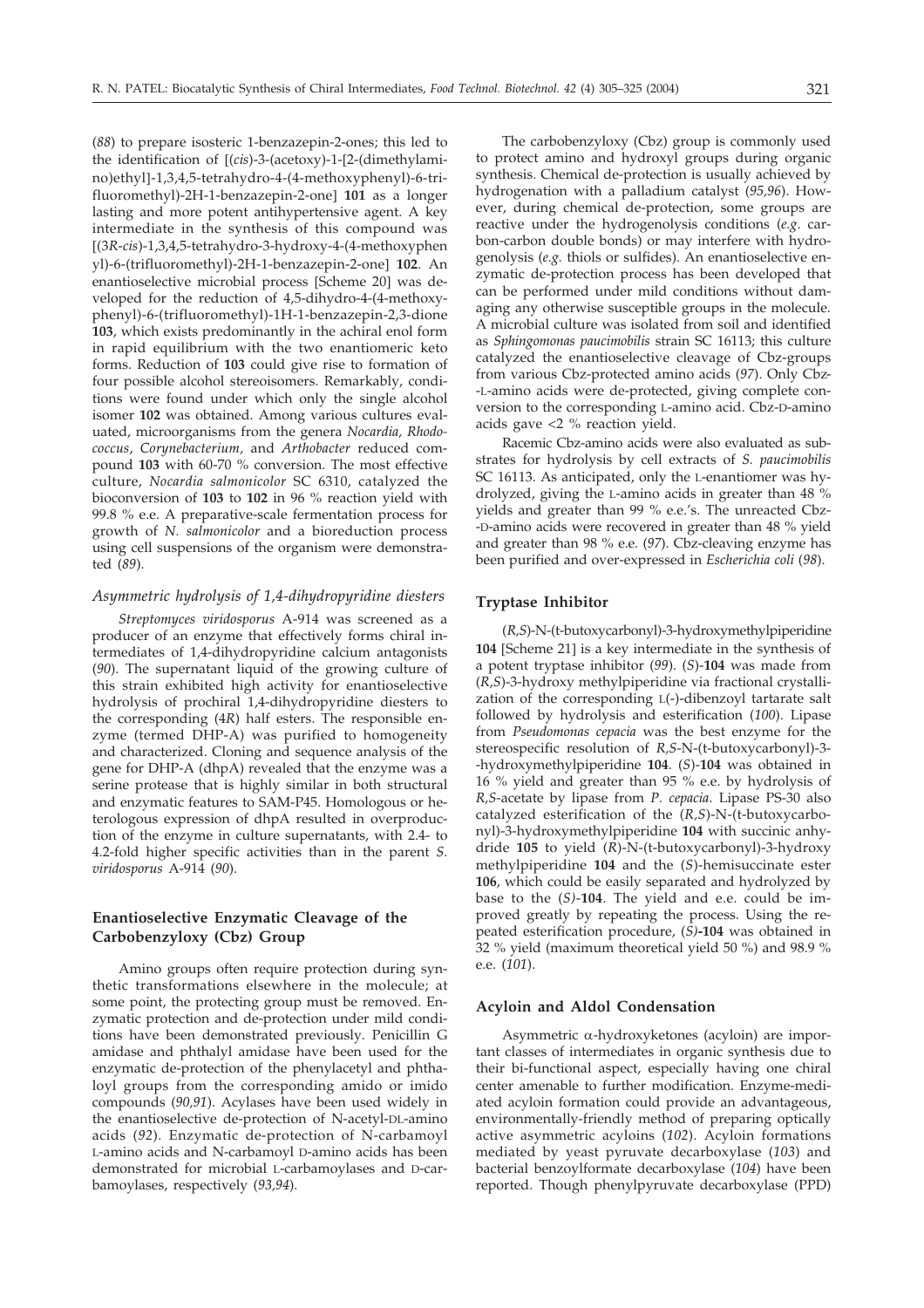

**Scheme 21**. Preparation of a chiral synthon for a tryptase inhibitor: enzymatic resolution of racemic (t-butoxycarbonyl)-3-hydroxymethylpiperidine **104** to (*S*)-**104**

for decarboxylation of phenylpyruvic acid was known for a long time (*102*), recently we reported the acyloin condensation catalyzed by PPD (*105*). *Achromobacter eyrydice* PPD was used to catalyze the asymmetric acyloin condensation of phenylpyruvate **107** with various aldehydes 108 to produce optically active acyloins PhCH<sub>2</sub>-COCH(OH)R 109 [Scheme 22]. The acyloin condensation yield decreased with increasing chain length for straight chain aliphatic aldehydes from 76 % for acetaldehyde to 24 % for valeraldehyde. The e.e.'s of the acyloin products were 87–98 %. Low yields of acyloin products were obtained with chloro acetaldehyde (13 %) and glyco aldehyde (16 %). Indole-3-pyruvate was a substrate of the enzyme and provided acyloin condensation product 3-hydroxy-1-(3-indolyl)-2-butanone **110** with acetaldehyde in 19 % yield. PPD has been purified from *Achromobacter eyrydice.* The purified protein was shown to be of 150 kD molecular weight and to consist of two subunits, one of 90 kD and one of 40 kD (*106*).

### **NK1/NK2 Dual Antagonist**

Tachykinins are a group of biologically active neuropeptide hormones that are widely distributed throughout the nervous system. They are implicated in a variety of biological processes such as pain transmission, inflammation, vasodilatation and secretion (*107*). The effect of Tachykinins is modulated via the specific G-protein coupled receptors like NK1 and NK2. Thus non-peptide NK-receptor antagonists are potentially useful in the treatment of a variety of chronic diseases including asthma, bronchospasm, arthritis, and migraine (*108,109*). The structure-activity relationship of several non-peptide NK1/NK2 antagonists has led to the discovery of a new class of oxime-based dual antagonist (*110,111*), namely compound 111 [Scheme 23]. The biological activity of **111** resides mainly in the *R,R*-diastereomers. An enzymatic process for desymmetrization of the prochiral diethyl 3-(3',4'-dichlorophenyl)-glutarate **112** to the cor-



**Scheme 22.** Enzymatic asymmetric acyloin condensation reactions catalyzed by phenylpyruvate decarboxylase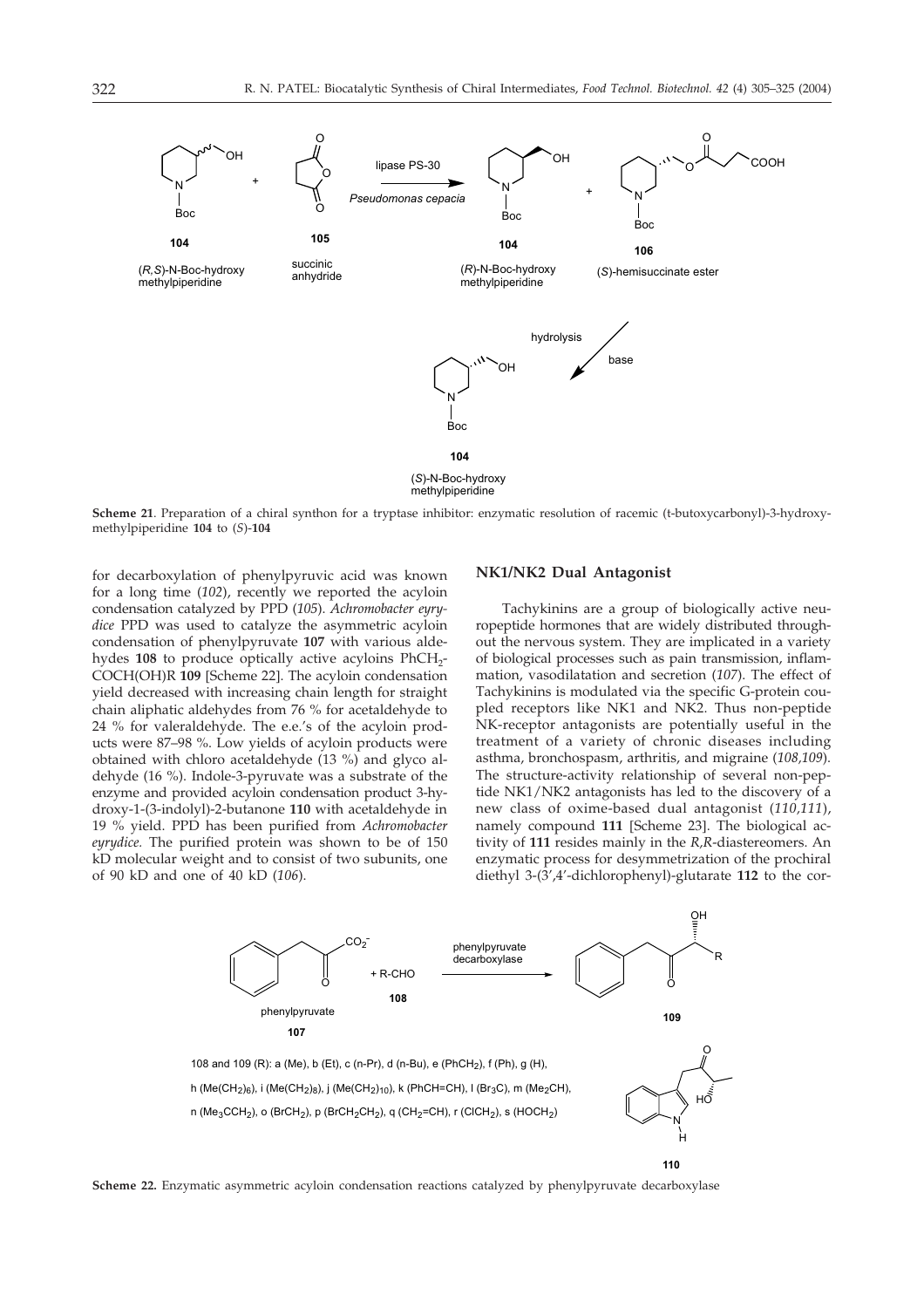

**Scheme 23**. Preparation of a chiral synthon for an NK1/NK2 dual antagonist: enzymatic asymmetric hydrolysis of diethyl 3-(3',4'- -dichlorophenyl)-glutarate **112** to the corresponding (*S*)-monoester **113**

responding (*S*)-monoester **113** has been developed using lipase B from *Candida antarctica* in either free or immobilized forms. At 100  $g/L$  of substrate input, a reaction yield of 97 % and e.e. of greater than 99 % were obtained for desired (*S*)-monoester. The process was scaled up to produce 200 kg of product in overall 80 % yield (*112*). DNA family shuffling was used to create chimeric lipase B protein with improved activity towards diethyl-3-(3',4'-dichlorophenyl)-glutarate. Three homologous lipases from *Candida antarctica* ATCC 32657, *Hyphozyma* sp. CBS 648.91 and *Cryptococcus tsukubaensis* ATCC 24555 were cloned and shuffled to generate a diverse gene library and, using a high-throughput screening assay, a chimeric lipase B protein having 20-fold higher activity towards substrate was identified (*113*). The thermostability of lipase was also improved by directed evolution (*114*).

### **References**

- *1.* Food & Drug Administration: FDA's statement for the development of new stereoisomeric drugs, *Chirality*, *4* (1992) 338–340.
- *2.* B. Buckland, D. Robinson, M. Chartrain, *Metab. Eng. 2* (2000) 42–80.
- *3.* J. Pesti, R. Dicosimo, *Curr. Opin. Discov. Dev*. *3* (2003) 884– 901.
- *4.* M. Mahmoudian, *Biocatal. Biotransform*. *18* (2000) 105–116.
- *5.* D. Stewart, *Curr. Opin. Chem. Biol. 5* (2001) 120–129.
- *6.* A. Zak, *Curr. Opin. Chem. Biol. 5* (2001) 130–136.
- *7.* R. Patel, *Curr. Opin. Drug Discov. Dev*. *3* (2003) 902–920.
- *8.* R. Patel: Stereoselective Biocatalysis for Synthesis of Some Chiral Pharmaceutical Intermediates. In: *Stereoselective Biocatalysis*, R. N. Patel (Ed.), Marcel Dekker, New York (2000) pp. 87–130.
- *9.* K. Yoshimura, R. Kato, M. F. Kavlick, A. Nguyen, V. Maroun, K. Maeda, K. Hussain, A. Ghosh, S. Gulnik, J. Erickson, H. Mitsuya, *J. Virol. 76* (2002) 1349–1358.
- *10.* A. Tomasselli, S. Thaisrivongs, R. Heinrikson, *Advances in Antiviral Drug Design, 2* (1996) 173–228.
- *11.* G. Bold, A. Fassler, H. Capraro, R. Cozens, T. Klimkait, J. Lazdins, J. Mestan, B. Poncioni, J. Rosel, D. Stover, M. Tintelnot-Blomley, F. Acemoglu, W. Beck, E. Boss, M. Eschbach, T. Hurlimann, E. Masso, S. Roussel, K. Ucci-Stoll, D. Wyss, M. Lang, *J. Med. Chem. 41* (1998) 3387–3401.
- *12.* B. Robinson, K. Riccardi, Y.-F. Gong, Q. Guo, D. Stock, W. Blair, B. Terry, C. Deminie, F. Djang, R. Colonno, P.-F. Lin, *Antimicrob. Agents Chemother. 44* (2000) 2093–2099.
- *13.* A. Fassler, G. Bold, H.-G. Capraro, H. Steiner, *Tetrahedron Lett. 39* (1998) 4925–4928.
- *14.* Z. Xu, J. Singh, M. Schwinden, B. Zheng, T. Kissick, B. Patel, M. Humora, F. Quiroz, L. Dong, D.-M. Hsieh, J. Heikes, M. Pudipeddi, M. Lindrud, S. Srivastava, D. Kronenthal, R. Mueller, *Org*. *Proc. Res. Develop. 6* (2002) 323–328.
- *15.* R. Patel, L. Chu, R. Mueller, *Tetrahedron: Asymmetry, 14* (2003) 3105–3109.
- *16.* J. Barrish, E. Gordon, M. Alam, P. Lin, G. Bisacchi, P. Cheng, A. Fritz, J. Greytok, M. Hermsmeier, W. Humphreys, K. Lis, M. Marella, Z. Merchant, T. Mitt, R. Morrison, M. Obermeier, J. Pluscec, M. Skoog, W. Slusarchyk, S. Spergel, J. Stevenson, C. Sun, J. Sundeen, P. Taunk, T. Tino, B. Warrack, R. Colono, R. Zahler, *J. Med. Chem. 37* (1994) 1758–1771.
- *17.* R. Patel, A. Banerjee, C. McNamee, D. Brzozowski, L. Szarka, *Tetrahedron: Asymmetry, 8* (1997) 2547–2552.
- *18.* M. Chartrain, B. Jackey, C. Taylor, V. Sandfor, K. Gbewonyo, L. Lister, L. Dimichele, C. Hirsch, B. Heimbuch, C. Maxwell, D. Pascoe, B. Buckland, R. Greasham, *J. Ferment. Bioeng. 86* (1998) 550–558.
- *19.* B. Buckland, D. Robinson, M. Chartrain, *Metab. Eng. 2* (2000) 42–48.
- *20.* M. Chartrain, P. Salmon, D. Robinson, B. Buckland, *Curr. Opin. Biotechnol*. *11* (2000) 209–214.
- *21.* N. Zhang, B. Stewart, J. Moore, R. Greasham, D. Robinson, B. Buckland, C. Lee, *Metab. Eng. 2* (2000) 339–348.
- *22.* A. Amanullah, C. Hewitt, A. Nienow, C. Lee, M. Chartrain, B. Buckland, S. Drew, J. Woodley, *Biotechnol. Bioeng. 80* (2002) 239–249.